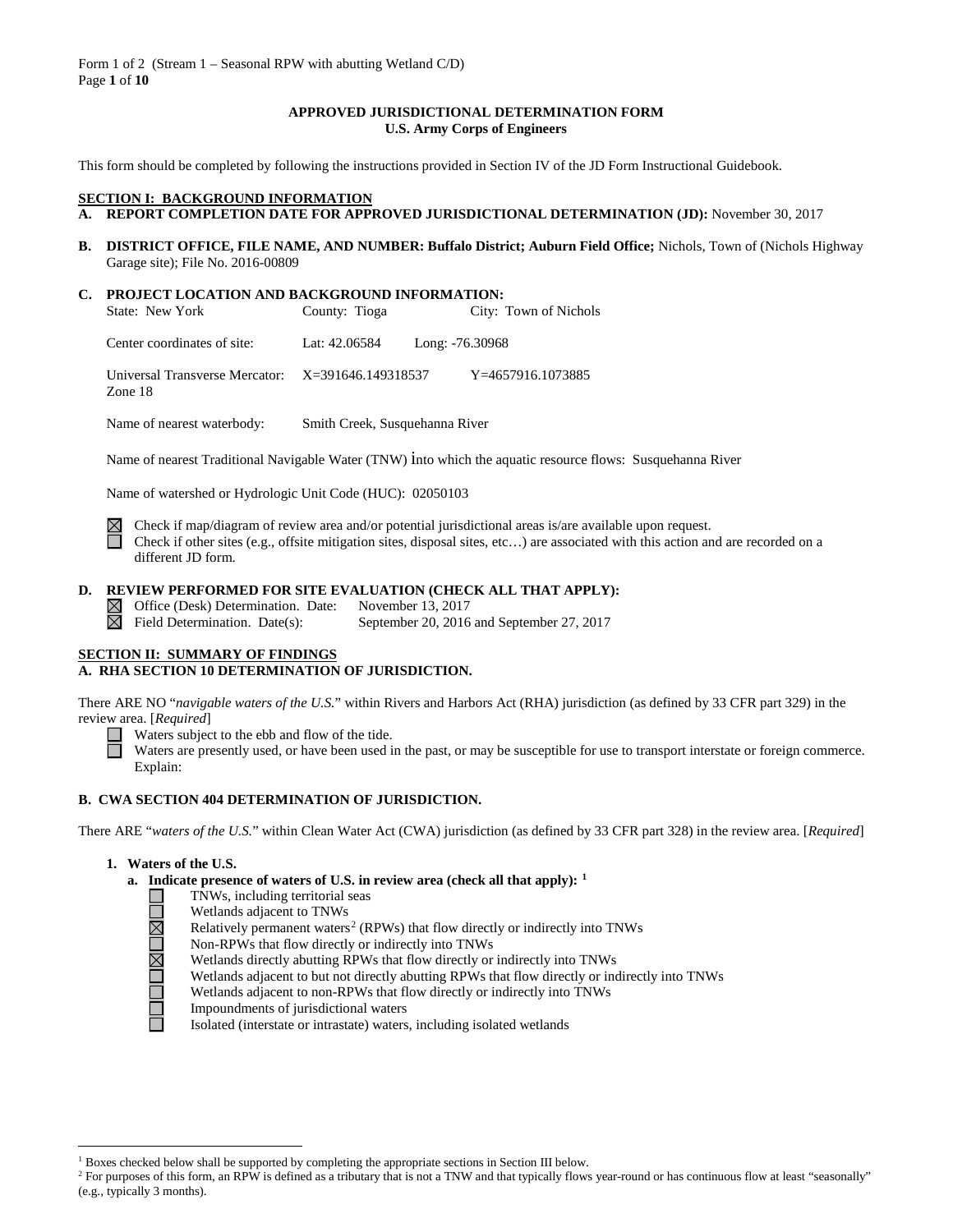Form 1 of 2 (Stream 1 – Seasonal RPW with abutting Wetland C/D) Page **2** of **10**

> **b. Identify (estimate) size of waters of the U.S. in the review area:** Non-wetland waters:

**Stream 1** - 842 linear feet.

Wetlands: **Wetland C/D** Emergent/Wet Meadow 1.84 acres.

- **c. Limits (boundaries) of jurisdiction** based on: **1987 Delineation Manual** Elevation of established OHWM (if known):
- **2. Non-regulated waters/wetlands (check if applicable):[3](#page-1-0)** Potentially jurisdictional waters and/or wetlands were assessed within the review area and determined to be not jurisdictional. Explain:

# SECTION III: CWA ANALYSIS

# **A. TNWs AND WETLANDS ADJACENT TO TNWs**

**The agencies will assert jurisdiction over TNWs and wetlands adjacent to TNWs. If the aquatic resource is a TNW, complete Section III.A.1 and Section III.D.1. only; if the aquatic resource is a wetland adjacent to a TNW, complete Sections III.A.1 and 2 and Section III.D.1.; otherwise, see Section III.B below**.

**1. TNW** 

Identify TNW: Summarize rationale supporting determination:

**2. Wetland adjacent to TNW** 

Summarize rationale supporting conclusion that wetland is "adjacent":

# **B. CHARACTERISTICS OF TRIBUTARY (THAT IS NOT A TNW) AND ITS ADJACENT WETLANDS (IF ANY):**

**This section summarizes information regarding characteristics of the tributary and its adjacent wetlands, if any, and it helps determine whether or not the standards for jurisdiction established under Rapanos have been met.** 

**The agencies will assert jurisdiction over non-navigable tributaries of TNWs where the tributaries are "relatively permanent waters" (RPWs), i.e. tributaries that typically flow year-round or have continuous flow at least seasonally (e.g., typically 3 months). A wetland that directly abuts an RPW is also jurisdictional. If the aquatic resource is not a TNW, but has year-round (perennial) flow, skip to Section III.D.2. If the aquatic resource is a wetland directly abutting a tributary with perennial flow, skip to Section III.D.4.**

**A wetland that is adjacent to but that does not directly abut an RPW requires a significant nexus evaluation. Corps districts and EPA regions will include in the record any available information that documents the existence of a significant nexus between a relatively permanent tributary that is not perennial (and its adjacent wetlands if any) and a traditional navigable water, even though a significant nexus finding is not required as a matter of law.**

**If the waterbody[4](#page-1-1) is not an RPW, or a wetland directly abutting an RPW, a JD will require additional data to determine if the waterbody has a significant nexus with a TNW. If the tributary has adjacent wetlands, the significant nexus evaluation must consider the tributary in combination with all of its adjacent wetlands. This significant nexus evaluation that combines, for analytical purposes, the tributary and all of its adjacent wetlands is used whether the review area identified in the JD request is the tributary, or its adjacent wetlands, or both. If the JD covers a tributary with adjacent wetlands, complete Section III.B.1 for the tributary, Section III.B.2 for any onsite wetlands, and Section III.B.3 for all wetlands adjacent to that tributary, both onsite and offsite. The determination whether a significant nexus exists is determined in Section III.C below.**

- **1. Characteristics of non-TNWs that flow directly or indirectly into TNW**
	- **(i) General Area Conditions:** Watershed size: approximately 722 acres Drainage area: approximately 722 acres Average annual rainfall: approximately 37 inches Average annual snowfall: approximately 45.8 inches

<span id="page-1-0"></span><sup>&</sup>lt;sup>3</sup> Supporting documentation is presented in Section III.F.

<span id="page-1-1"></span><sup>4</sup> Note that the Instructional Guidebook contains additional information regarding swales, ditches, washes, and erosional features generally and in the arid West.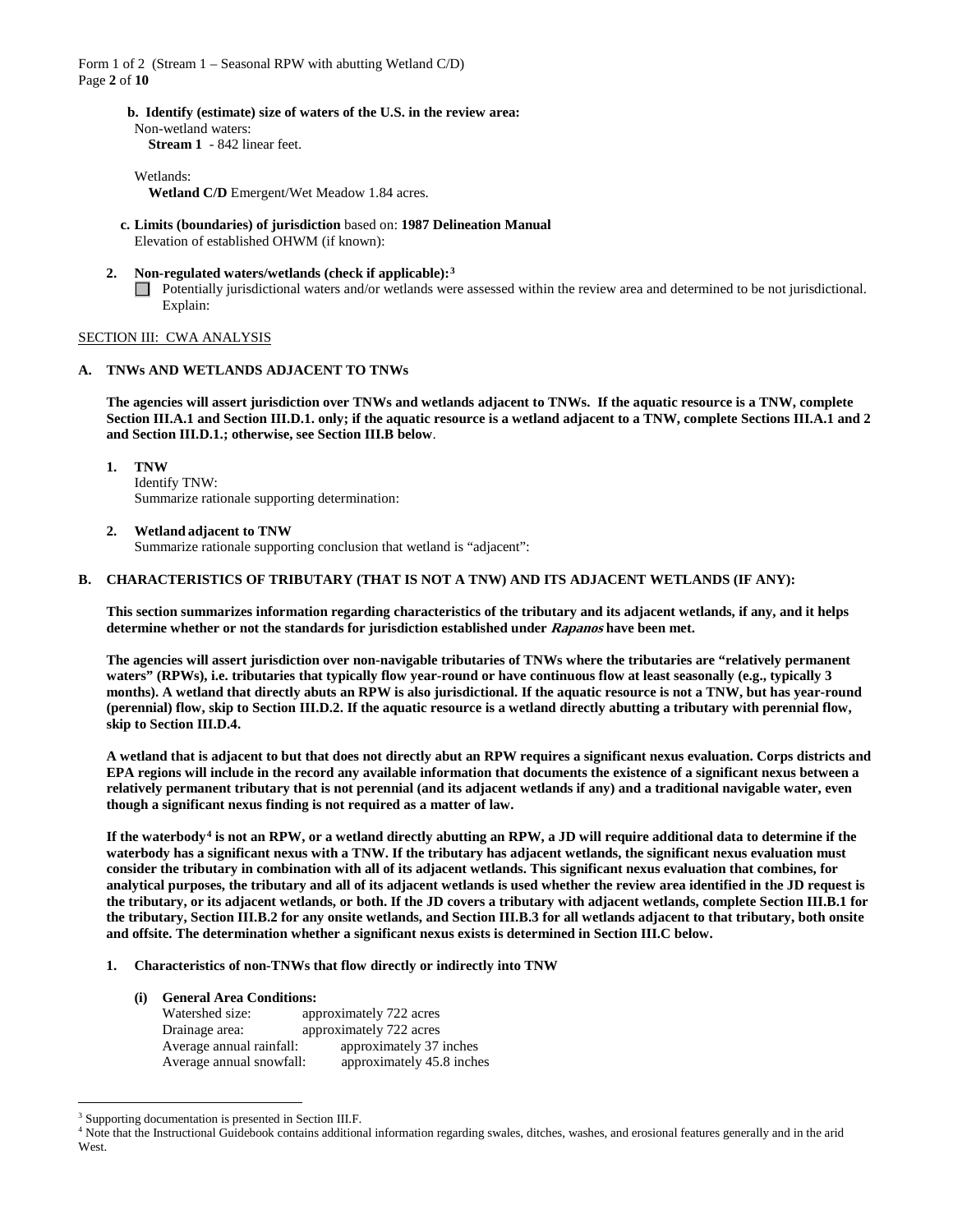Form 1 of 2 (Stream 1 – Seasonal RPW with abutting Wetland C/D) Page **3** of **10**

#### **(ii) Physical Characteristics:**

(a) Relationship with TNW:  $\Box$  Tributary flows directly into TNW.  $\boxtimes$  Stream 1 RPW flows through 2 tributaries before entering TNW

Project waters are 1-2 river miles from TNW Project waters are 1 (or less) river miles from RPW Project waters are 1 (or less) aerial (straight) miles from TNW Project waters are 1 (or less) aerial (straight) miles from RPW Project waters cross or serve as state boundaries. Explain: N/A

Identify flow route to TNW<sup>5</sup>: Stream 1 is a first order unnamed headwater tributary that flows in a southwesterly direction to Smith Creek, a mapped perennial tributary, which continues in a westerly direction to Hunts Creek, which flows to the Susquehanna River, a TNW of the United States.

- (b) General Tributary Characteristics (check all that apply):<br> **Tributary** is:  $\boxtimes$  Natural
	- **Tributary** is: Artificial (man-made). Explain:

Manipulated (man-altered). Explain:

**Tributary** properties with respect to top of bank (estimate):

| Average width:     | $5-10$                           |
|--------------------|----------------------------------|
| $A_{varana}$ danth | Banke ware approximately $3.4.6$ |

Average depth: Banks were approximately 3-4 feet high from top of bank to channel bottom Average side slopes: 2:1

Primary tributary substrate composition (check all that apply):

| $\boxtimes$ Silts      | $\Box$ Sands                     |
|------------------------|----------------------------------|
| $\boxtimes$ Cobbles    | $\boxtimes$ Gravel               |
| $\Box$ Bedrock         | $\Box$ Vegetation. Type/% cover: |
| $\Box$ Other. Explain: |                                  |

Tributary condition/stability [e.g., highly eroding, sloughing banks]. Banks are somewhat eroded but appear to be relatively stable

 $\Box$  Concrete  $\Box$  Muck

Presence of run/riffle/pool complexes. Explain: The channel was predominantly dry, but no areas suggesting run/riffle/pool complexes were evident

Tributary geometry: Relatively Straight

Tributary gradient (approximate average slope): 2%

 $(c)$  Flow:

Tributary provides for: Seasonal flow

Estimate average number of flow events in review area/year: Unknown

Describe flow regime: Seasonal, with flow more than three months/year

Other information on duration and volume: This is a tributary to Smith Creek which flows to the Susquehanna River several miles downstream. The tributary had flow during the March 15, 2016 delineation procedure, but was not flowing during site visits by the Corps on September 11, 2016 or September 27, 2017 although persistent pools were observed in 2017 in areas of the channel beyond the project limits. Note that 2016 experienced a prolonged drought throughout the summer months and after a rainy spring, the summer of 2017 experienced long periods without substantial rainfall. Bank scour, erosion, prominent ordinary high water mark, and debris rack lines were evident in the channel. The tributary was flowing during site visits made by Corps staff when investigating the adjacent parcel associated with Department of the Army Permit LRB-2015-00588 on May 6, 2015 and August 11, 2015. Further, the tributary is identified as an intermittent feature on the USGS topographic map as well as in the soil survey map, as noted in B. 1(b) above.

Surface flow is: Discrete and Confined. Characteristics: Flow is confined to a defined channel with bed and banks

Subsurface flow: Unknown Explain findings:

Dye (or other) test performed:

<span id="page-2-0"></span> <sup>5</sup> Flow route can be described by identifying, e.g., tributary a, which flows through the review area, to flow into tributary b, which then flows into TNW.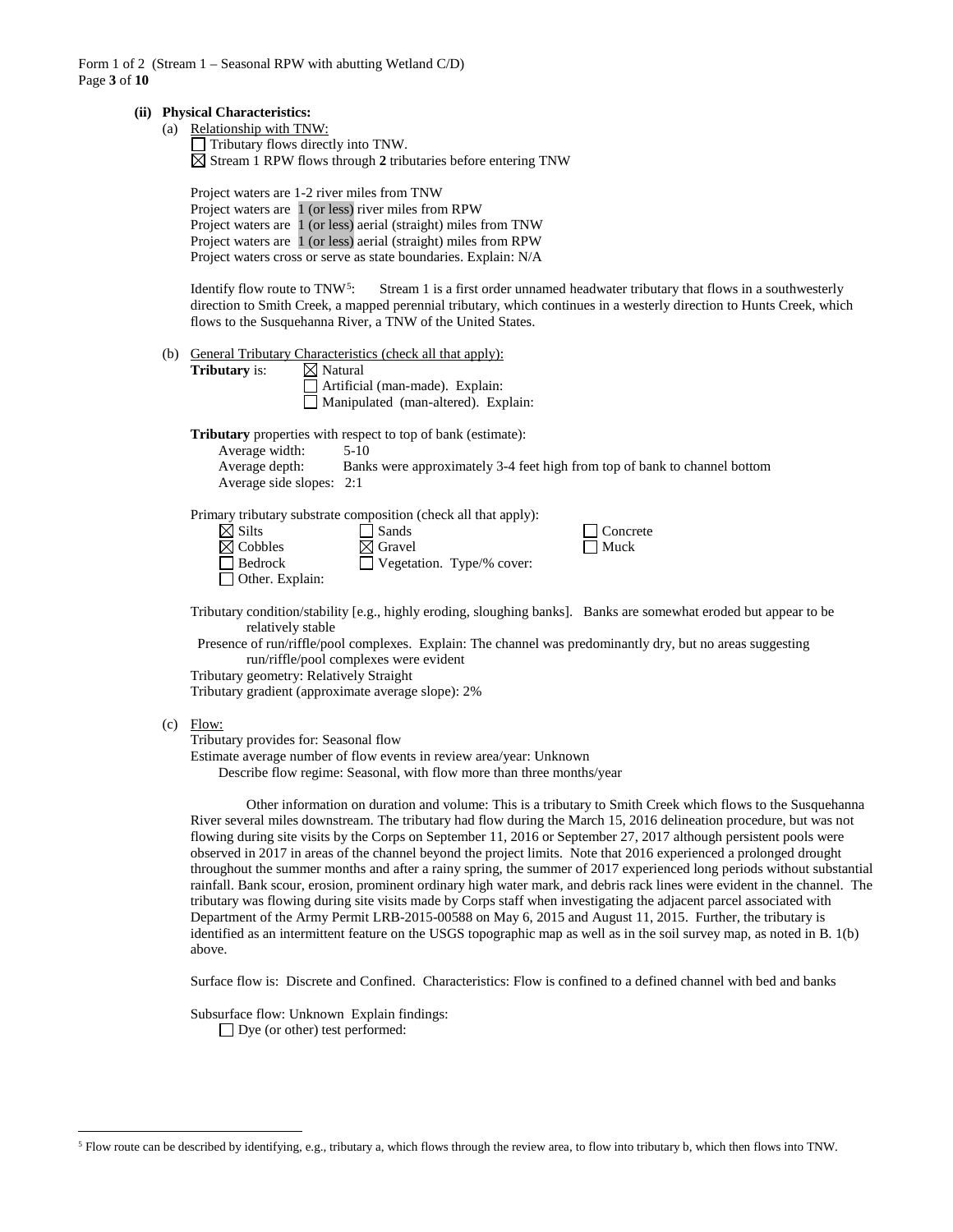| Tributary has (check all that apply):<br>$\boxtimes$ Bed and banks<br>$\boxtimes$ OHWM <sup>6</sup> (check all indicators that apply):<br>clear, natural line impressed on the bank<br>⊠<br>changes in the character of soil<br>shelving<br>vegetation matted down, bent, or absent<br>leaf litter disturbed or washed away<br>sediment deposition | the presence of litter and debris<br>destruction of terrestrial vegetation<br>the presence of wrack line<br>$\boxtimes$<br>sediment sorting<br>scour<br>multiple observed or predicted flow events |
|----------------------------------------------------------------------------------------------------------------------------------------------------------------------------------------------------------------------------------------------------------------------------------------------------------------------------------------------------|----------------------------------------------------------------------------------------------------------------------------------------------------------------------------------------------------|
| water staining                                                                                                                                                                                                                                                                                                                                     | abrupt change in plant community                                                                                                                                                                   |
| Discontinuous OHWM. <sup>7</sup> Explain:                                                                                                                                                                                                                                                                                                          | If factors other than the OHWM were used to determine lateral extent of CWA jurisdiction (check all that apply):                                                                                   |
| High Tide Line indicated by:                                                                                                                                                                                                                                                                                                                       | Mean High Water Mark indicated by:                                                                                                                                                                 |
| oil or scum line along shore objects                                                                                                                                                                                                                                                                                                               | survey to available datum;                                                                                                                                                                         |
| fine shell or debris deposits (foreshore)                                                                                                                                                                                                                                                                                                          | physical markings;                                                                                                                                                                                 |
| physical markings/characteristics                                                                                                                                                                                                                                                                                                                  | vegetation lines/changes in vegetation types.                                                                                                                                                      |
| tidal gauges                                                                                                                                                                                                                                                                                                                                       |                                                                                                                                                                                                    |

#### **(iii) Chemical Characteristics:**

- Characterize tributary (e.g., water color is clear, discolored, oily film; water quality; general watershed characteristics, etc.). Explain: Flow was not present in the channel during the 2016 and 2017 site visits so water quality could not be determined. However, during the 2015 site visit to the adjacent parcel prior to development, Corps personnel noted channel flow and reported that water color appeared clear, and the general impression of water quality was good. Stream 2 is located within the Susquehanna River watershed in the Southern Tier area of New York State. This area is primarily rural with large expanses of agricultural land and is not heavily populated. However, in the immediate region of the subject parcel, development opportunities promoted by local Industrial Development Agencies and municipalities is reflected by recent construction along the Stanton Hill Road corridor adjacent to the subject parcel.
- Identify specific pollutants, if known: Tributary is located adjacent to agricultural fields. Further, adjacent parcels have been developed and there are large expanses of impervious areas for parking, roofs, etc. Stormwater discharge from these areas carrying petroleum products and other vehicle discharges are discharged to the stream.

#### **(iv) Biological Characteristics. Channel supports (check all that apply):**

- $\boxtimes$  Riparian corridor. Characteristics (type, average width): The tributary has a riparian corridor consisting of trees, shrubs, herbaceous growth, and wetlands with varying widths up to over 100+ feet.
	- Wetland fringe. Characteristics:
- ⊠ Habitat for:
	- $\boxtimes$  Federally Listed species. Explain findings: There are trees greater than 3-inches dbh along the stream corridor that could provide habitat for the federally listed (threatened) northern long-eared bat (*Myotis septentrionalis*).
	- Fish/spawn areas. Explain findings:
	- Other environmentally-sensitive species. Explain findings:
	- $\boxtimes$  Aquatic/wildlife diversity. Explain findings: The tributary (Stream 1) would likely provide habitat associated with the life cycles of aquatic micro and macro invertebrates, as well as breeding habitat for various frogs, toads, and other herpetological species.

#### **2. Characteristics of wetlands adjacent to non-TNW that flow directly or indirectly into TNW**

Wetland C/D Emergent/Wet Meadow 1.84 acres. Note that Wetlands C and D are actually the same wetland and continue off-site to the southeast; they were delineated separately by the consultant for ease of quantification and property boundary constraints.

# **(i) Physical Characteristics:**

- (a) General Wetland Characteristics:
	- Properties:

Wetland quality. Explain: The subject wetlands are located on the hill slope of a parcel historically utilized for agricultural activities, primarily haying and grazing. The geology of the area is attributed to glacial activity with geological features formed by glacial till deposits. Hillside seeps and perched water tables in these types of formations are common.

<span id="page-3-1"></span><span id="page-3-0"></span> <sup>6</sup> <sup>6</sup>A natural or man-made discontinuity in the OHWM does not necessarily sever jurisdiction (e.g., where the stream temporarily flows underground, or where the OHWM has been removed by development or agricultural practices). Where there is a break in the OHWM that is unrelated to the waterbody's flow regime (e.g., flow over a rock outcrop or through a culvert), the agencies will look for indicators of flow above and below the break. 7 Ibid.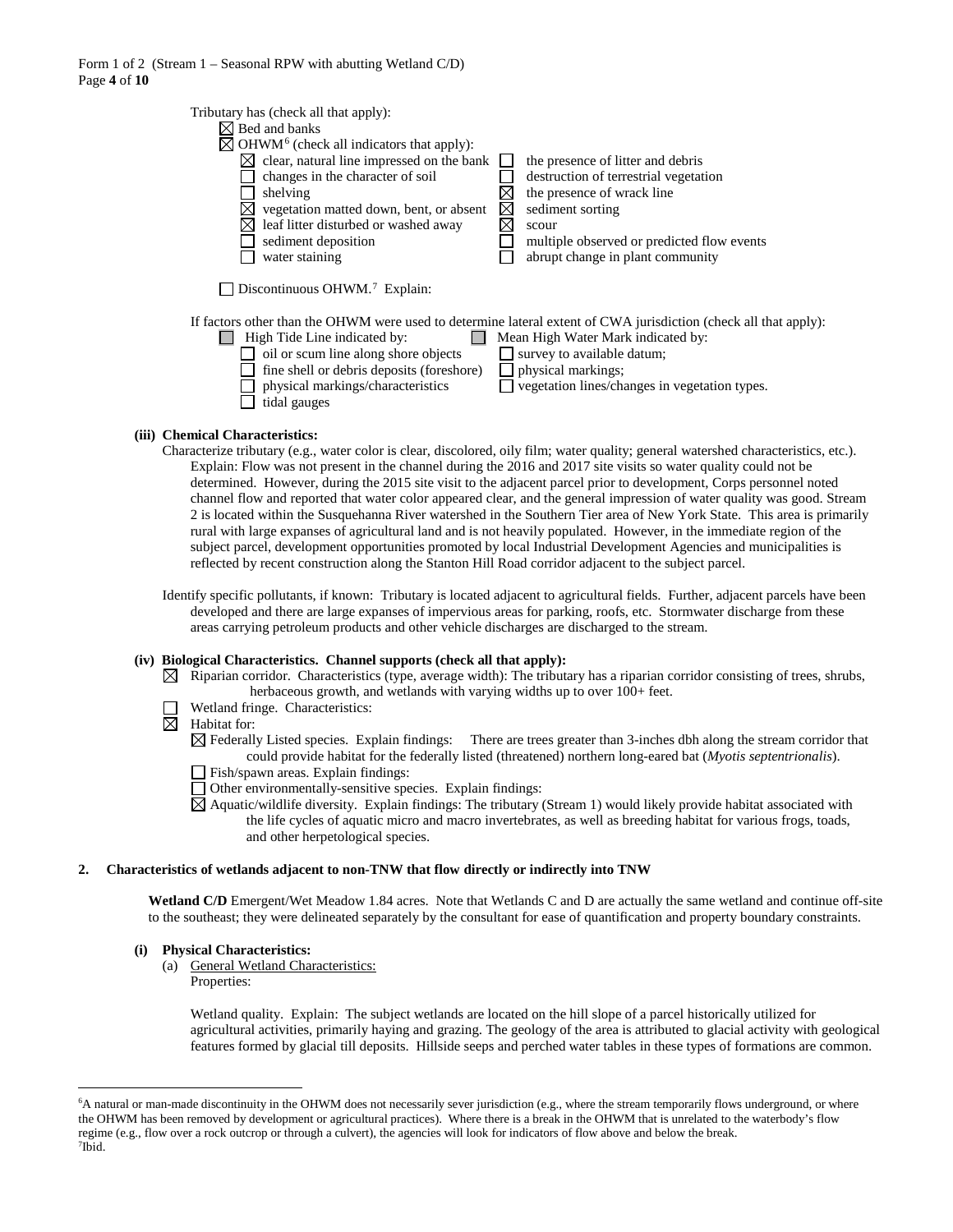The entire parcel, including the wetland areas, had been mowed by the Town of Nichols between the time it was delineated in March 2016 and the Corps jurisdictional determination (JD) site visit in September 2016. The photos taken at the time of the delineation indicate the presence of an intact wet meadow/emergent wetland that would support obligate (OBL), facultative wet (FACW) and facultative (FAC) species such as silky dogwood (*Cornus amomum),* red osier (*Cornus stolonifera),* sensitive fern (*Onoclea sensibilis*), and common rush (*Juncus effusus*), which could still be identified within the mowed area.

Because the wetland had been mowed, we made vegetation observations using the contiguous portion of the intact wetland that extended southeast beyond the property boundary. These observations identified species such as cinnamon fern (*Osmunda cinnamomea*) iron weed (*Veronia fasciculata)*, wrinkle-leaved goldenrod (*Solidago rugosa)*, fox sedge (*Carex vulpinoidea)*, blue vervain (*Verbana hastata)*, giant goldenrod (*Solidago gigantea)*, lurid sedge (*Carex lurida*), and arrowleaf tearthumb (*polygonum sagittatum*) that were also recorded on the delineation data sheets for the subject parcel. Although there were also upland species identified on the data sheets and observed beyond the property boundary, the named species above were recorded as dominant within the sampling area, according to the delineation protocol.

Further, the March 2016 delineation documented surface water, high water table, saturation, oxidized rhizospheres on living roots, and drainage patterns within the delineated wetlands. As stated previously, the summer of 2016 experienced a sustained drought. Many of the hydrology indicators were not present during the September 2016 Corps site visit, however, the F6 (redox dark surface) and F3 (depleted matrix) hydric soil indicators were still very apparent and confirmed in the field.

Project wetlands cross or serve as state boundaries. Explain: N/A

(b) General Flow Relationship with Non-TNW:

Flow is: Seasonal. Explain: During the September 27, 2017 visit we were able to access the adjacent property and confirmed that the wetland complex continued downslope and directly abuts the tributary to Smith Creek.

Surface flow is**:** Discrete and Confined

Characteristics: Wetland C/D directly abuts Stream 1. Investigation of the stream bank from the adjacent parcel revealed evidence of erosion suggesting that water from the wetland seeps or spills over the stream bank into the tributary when water accumulates from rain events and spring snow melt.

Subsurface flow: Unknown. Explain findings: Dye (or other) test performed:

(c) Wetland Adjacency Determination with Non-TNW:

 $\boxtimes$  Directly abutting

- Not directly abutting
	- Discrete wetland hydrologic connection. Explain:
	- Ecological connection. Explain:
	- $\Box$  Separated by berm/barrier. Explain:

#### (d) Proximity (Relationship) to TNW

Project wetlands are 1-2 river miles from TNW. Project waters are 1 (or less) aerial (straight) miles from TNW. Flow is from: Wetland to navigable waters Estimate approximate location of wetland as within the 100-500+ year floodplain.

#### **(ii) Chemical Characteristics:**

Characterize wetland system (e.g., water color is clear, brown, oil film on surface; water quality; general watershed characteristics; etc.). Explain: No standing water within Wetland C/D at the time of the September 2016 or September 2017 site visit. Note that the delineator did not record any impairments or concerns pertaining to Wetland C/D.

Identify specific pollutants, if known: The site is adjacent to agricultureal fields used for haying and grazing upslope of the wetlands.

## **(iii) Biological Characteristics. Wetland supports (check all that apply):**

- $\Box$  Riparian buffer. Characteristics (type, average width):
	- Vegetation type/percent cover. Explain: early successional wet meadow
- ⊠ Habitat for:
	- Federally Listed species. Explain findings:
	- Fish/spawn areas. Explain findings:
	- Other environmentally-sensitive species. Explain findings:

Aquatic/wildlife diversity. Explain findings: Wetland C/D likely provides life cycle habitat for various frogs, toads, snakes, turtles, and salamanders as well as refugia and food sources for typical mammal species including white tail deer, raccoon, skunk, opossum, rabbit, coyote, and other various rodent species.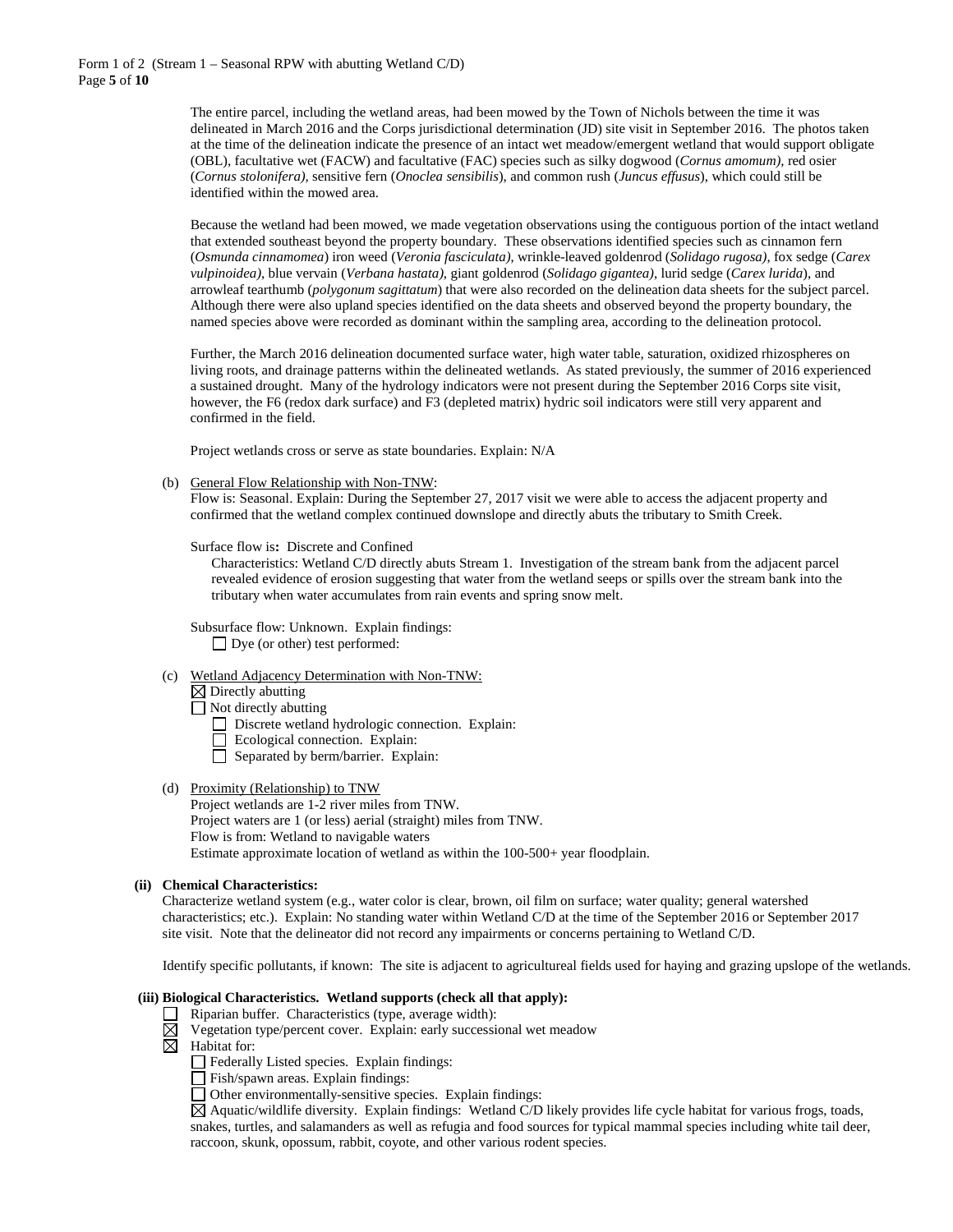Form 1 of 2 (Stream 1 – Seasonal RPW with abutting Wetland C/D) Page **6** of **10**

### **3. Characteristics of all wetlands adjacent to the tributary (if any)**

All wetland(s) being considered in the cumulative analysis: 1 Approximately 1.84 acres in total are being considered in the cumulative analysis.

For each wetland, specify the following:

| Directly abuts? $(Y/N)$ | Size (in acres) |
|-------------------------|-----------------|
| Wetland $C/D - Yes$     | 1.84            |

Summarize overall biological, chemical and physical functions being performed:

The wetland provides the following functions and services: hydrologic flux and storage including floodwater and runoff attenuation and release; sediment and nutrient transport and retention; pollutant attenuation and release; biogeochemical cycling and storage; biological productivity of micro/macro flora and fauna, decomposition, and community structure; and wildlife support including providing habitat.

# **C. SIGNIFICANT NEXUS DETERMINATION**

**A significant nexus analysis will assess the flow characteristics and functions of the tributary itself and the functions performed by any wetlands adjacent to the tributary to determine if they significantly affect the chemical, physical, and biological integrity of a TNW. For each of the following situations, a significant nexus exists if the tributary, in combination with all of its adjacent wetlands, has more than a speculative or insubstantial effect on the chemical, physical and/or biological integrity of a TNW. Considerations when evaluating significant nexus include, but are not limited to the volume, duration, and frequency of the flow of water in the tributary and its proximity to a TNW, and the functions performed by the tributary and all its adjacent wetlands. It is not appropriate to determine significant nexus based solely on any specific threshold of distance (e.g. between a tributary and its adjacent wetland or between a tributary and the TNW). Similarly, the fact an adjacent wetland lies within or outside of a floodplain is not solely determinative of significant nexus.** 

**Draw connections between the features documented and the effects on the TNW, as identified in the** *Rapanos* **Guidance and discussed in the Instructional Guidebook. Factors to consider include, for example:**

- Does the tributary, in combination with its adjacent wetlands (if any), have the capacity to carry pollutants or flood waters to TNWs, or to reduce the amount of pollutants or flood waters reaching a TNW?
- Does the tributary, in combination with its adjacent wetlands (if any), provide habitat and lifecycle support functions for fish and other species, such as feeding, nesting, spawning, or rearing young for species that are present in the TNW?
- Does the tributary, in combination with its adjacent wetlands (if any), have the capacity to transfer nutrients and organic carbon that support downstream foodwebs?
- Does the tributary, in combination with its adjacent wetlands (if any), have other relationships to the physical, chemical, or biological integrity of the TNW?

#### **Note: the above list of considerations is not inclusive and other functions observed or known to occur should be documented below:**

- **1. Significant nexus findings for non-RPW that has no adjacent wetlands and flows directly or indirectly into TNWs.** Explain findings of presence or absence of significant nexus below, based on the tributary itself, then go to Section III.D:
- **2. Significant nexus findings for non-RPW and its adjacent wetlands, where the non-RPW flows directly or indirectly into TNWs.** Explain findings of presence or absence of significant nexus below, based on the tributary in combination with all of its adjacent wetlands, then go to Section III.D:
- **3. Significant nexus findings for wetlands adjacent to an RPW but that do not directly abut the RPW.** Explain findings of presence or absence of significant nexus below, based on the tributary in combination with all of its adjacent wetlands, then go to Section III.D:

## **D. DETERMINATIONS OF JURISDICTIONAL FINDINGS. THE SUBJECT WATERS/WETLANDS ARE (CHECK ALL THAT APPLY):**

**1. TNWs and Adjacent Wetlands.** Check all that apply and provide size estimates in review area:<br>
TNWs: linear feet width (ft), Or, acres.  $I$  linear feet width (ft), Or, acres. Wetlands adjacent to TNWs: acres.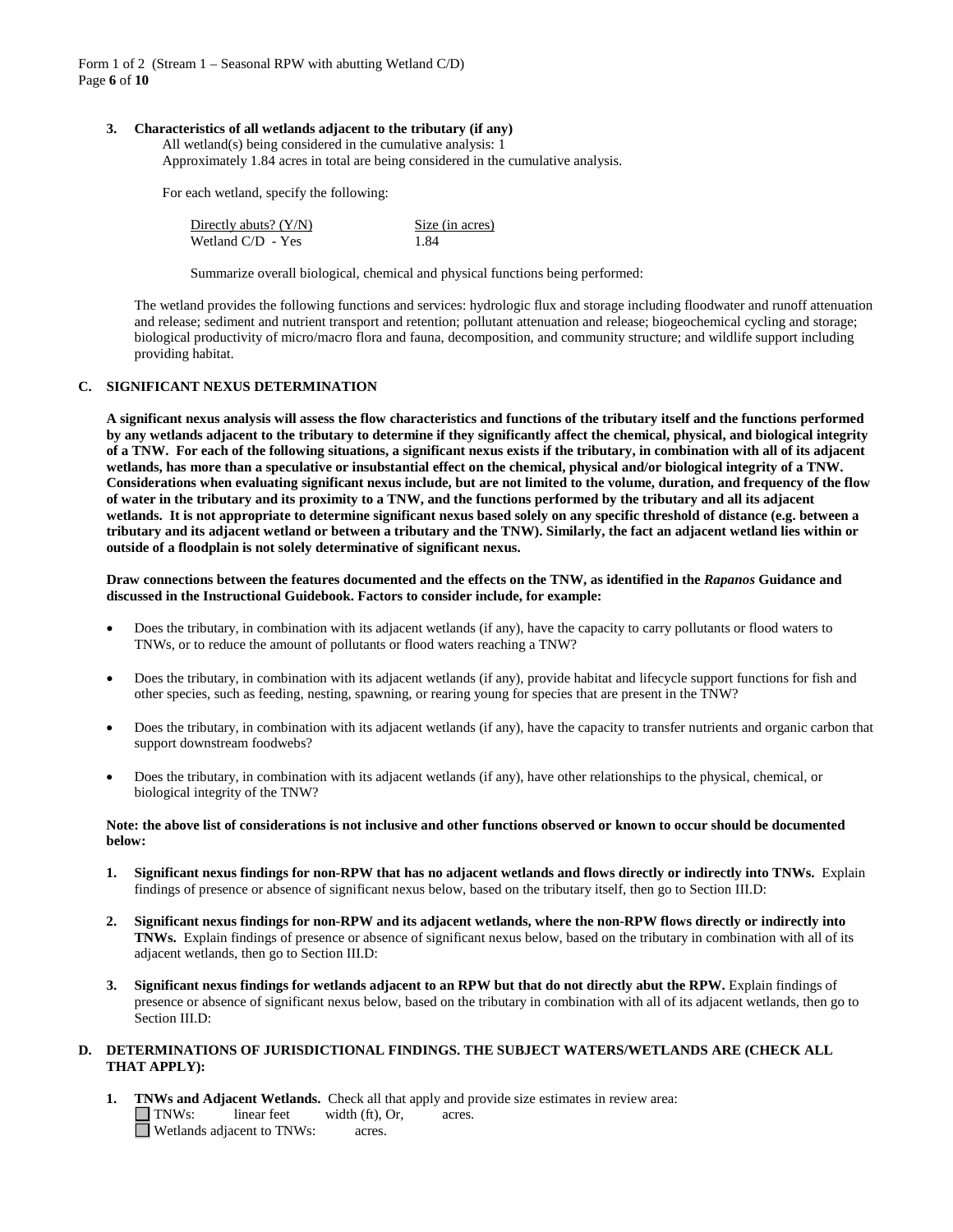# **2. RPWs that flow directly or indirectly into TNWs.**

- Tributaries of TNWs where tributaries typically flow year-round are jurisdictional. Provide data and rationale indicating that tributary is perennial:
- $\boxtimes$  Tributaries of TNW where tributaries have continuous flow "seasonally" (e.g., typically three months each year) are jurisdictional. Data supporting this conclusion is provided at Section III.B.

Provide rationale indicating that tributary flows seasonally: The tributary (Stream 1) had flow during the March 15, 2016 delineation procedure, but was not flowing during site visits by the Corps on September 11, 2016 or September 27, 2017. The tributary was flowing during site visits made by Corps staff when investigating the adjacent parcel associated with Department of the Army Permit LRB-2015-00588 on May 6, 2015 and August 11, 2015. Further, the tributary is identified as an intermittent feature on the USGS topographical map as well as in the soil survey map.

Provide estimates for jurisdictional waters in the review area (check all that apply):  $\boxtimes$  Tributary waters: **842** linear feet **ranging from 5-10 feet wide** 

# **3. Non-RPWs[8](#page-6-0) that flow directly or indirectly into TNWs.**

Waterbody that is not a TNW or an RPW, but flows directly or indirectly into a TNW, and it has a significant nexus with a TNW is jurisdictional. Data supporting this conclusion is provided at Section III.C.

Provide estimates for jurisdictional waters within the review area (check all that apply):

- Tributary waters: linear feet approximately 1-3 feet wide<br>
Other non-wetland waters: acres.
- Other non-wetland waters: acres.

# **4. Wetlands directly abutting an RPW that flow directly or indirectly into TNWs.**

 $\boxtimes$  Wetlands directly abut RPW and thus are jurisdictional as adjacent wetlands.

- Wetlands directly abutting an RPW where tributaries typically flow year-round. Provide data and rationale indicating that tributary is perennial in Section III.D.2, above. Provide rationale indicating that wetland is directly abutting an RPW:
- Wetlands directly abutting an RPW where tributaries typically flow "seasonally." Provide data indicating that tributary is seasonal in Section III.B and rationale in Section III.D.2, above.

**Provide rationale indicating that wetland is directly abutting an RPW:** Wetland C/D During the September 27, 2017 Corps JD visit we were able to access the adjacent property where Wetland C/D extended off-site. The topography was lower in this area and resulted in a change of wetland characteristics from an emergent wet meadow (on-site) to an emergent saturated mucky wetland (off-site) with narrow braided channels and standing water throughout. We traversed the wetland through knee-high vegetation including woolgrass (*Scirpus cyperinus*), ironweed, spotted touch-me-not (*Impatiens capensis*), and reed canary grass (*Phalaris arundinacea*). The wetland terminated at the northwestern edge of Stream 1, confirming that the Wetland C/D complex physically abuts RPW Stream 1.

Provide acreage estimates for jurisdictional wetlands in the review area: **1.84** acres

## **5. Wetlands adjacent to but not directly abutting an RPW that flow directly or indirectly into TNWs.**

Wetlands that do not directly abut an RPW, but when considered in combination with the tributary to which they are adjacent and with similarly situated adjacent wetlands, have a significant nexus with a TNW are jurisidictional. Data supporting this conclusion is provided at Section III.C.

Provide acreage estimates for jurisdictional wetlands in the review area: acres.

#### **6. Wetlands adjacent to non-RPWs that flow directly or indirectly into TNWs.**

 $\Box$ Wetlands adjacent to such waters, and have when considered in combination with the tributary to which they are adjacent and with similarly situated adjacent wetlands, have a significant nexus with a TNW are jurisdictional. Data supporting this conclusion is provided at Section III.C.

Provide estimates for jurisdictional wetlands in the review area: acres.

# **7. Impoundments of jurisdictional waters. [9](#page-6-1)**

- As a general rule, the impoundment of a jurisdictional tributary remains jurisdictional.
- Demonstrate that impoundment was created from "waters of the U.S.," or
	- Demonstrate that water meets the criteria for one of the categories presented above (1-6), or
- $\Box$ Demonstrate that water is isolated with a nexus to commerce (see E below).

# 8

<span id="page-6-1"></span><span id="page-6-0"></span><sup>&</sup>lt;sup>8</sup>See Footnote # 3.<br><sup>9</sup> To complete the analysis refer to the key in Section III.D.6 of the Instructional Guidebook.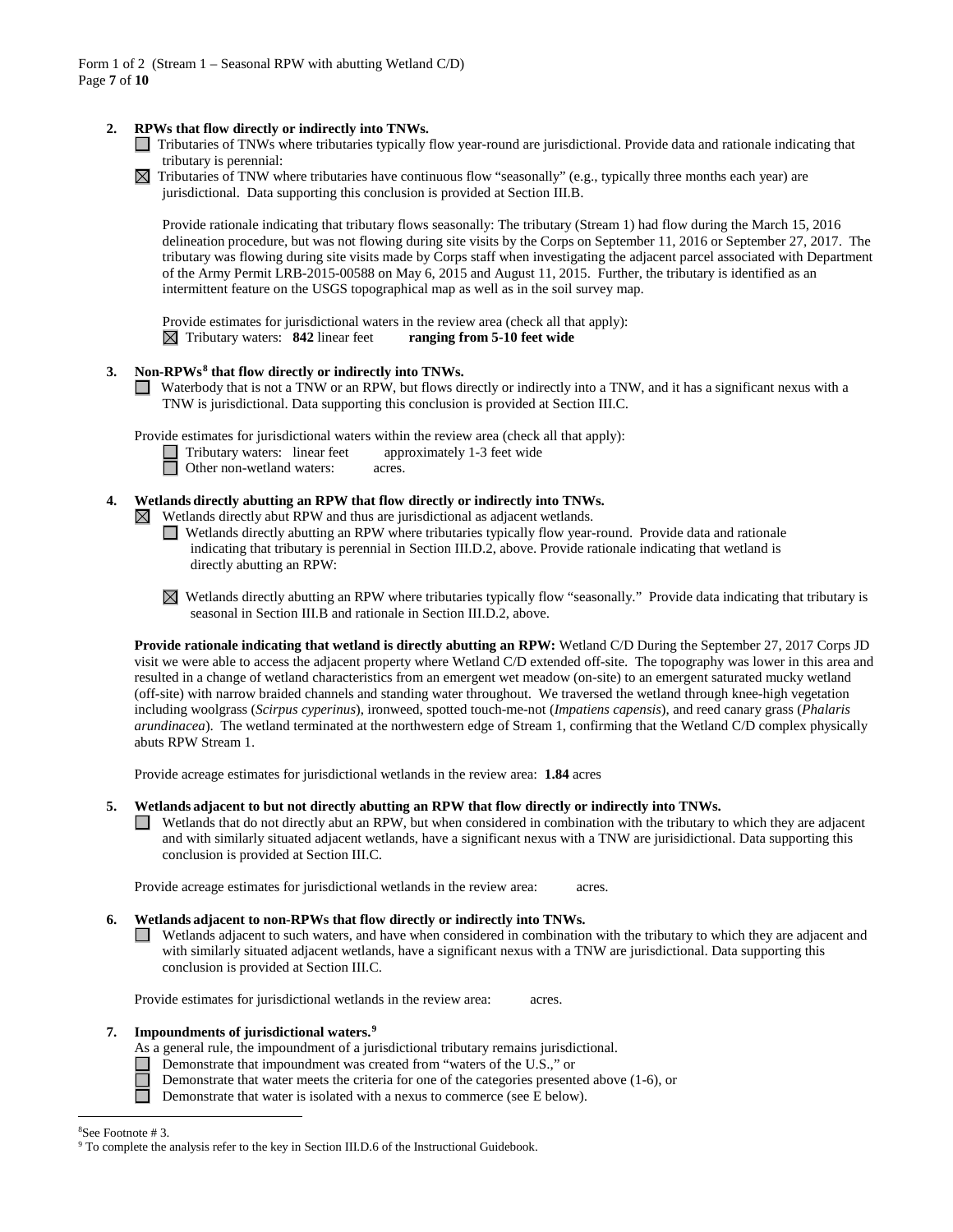| Е. | ISOLATED [INTERSTATE OR INTRA-STATE] WATERS, INCLUDING ISOLATED WETLANDS, THE USE,<br>DEGRADATION OR DESTRUCTION OF WHICH COULD AFFECT INTERSTATE COMMERCE, INCLUDING ANY<br>SUCH WATERS (CHECK ALL THAT APPLY): <sup>10</sup><br>which are or could be used by interstate or foreign travelers for recreational or other purposes.<br>from which fish or shellfish are or could be taken and sold in interstate or foreign commerce.<br>which are or could be used for industrial purposes by industries in interstate commerce.<br>Interstate isolated waters. Explain:<br>Other factors. Explain:                                                                                                              |  |  |
|----|-------------------------------------------------------------------------------------------------------------------------------------------------------------------------------------------------------------------------------------------------------------------------------------------------------------------------------------------------------------------------------------------------------------------------------------------------------------------------------------------------------------------------------------------------------------------------------------------------------------------------------------------------------------------------------------------------------------------|--|--|
|    | Identify water body and summarize rationale supporting determination:                                                                                                                                                                                                                                                                                                                                                                                                                                                                                                                                                                                                                                             |  |  |
|    | Provide estimates for jurisdictional waters in the review area (check all that apply):<br>Tributary waters:<br>linear feet<br>width (ft).<br>Other non-wetland waters:<br>acres.<br>Identify type(s) of waters:<br>Wetlands:<br>acres.                                                                                                                                                                                                                                                                                                                                                                                                                                                                            |  |  |
| F. | NON-JURISDICTIONAL WATERS, INCLUDING WETLANDS (CHECK ALL THAT APPLY):<br>If potential wetlands were assessed within the review area, these areas did not meet the criteria in the 1987 Corps of Engineers<br>Wetland Delineation Manual and/or appropriate Regional Supplements.<br>Review area included isolated waters with no substantial nexus to interstate (or foreign) commerce.<br>Prior to the Jan 2001 Supreme Court decision in "SWANCC," the review area would have been regulated based solely on the<br>"Migratory Bird Rule" (MBR).<br>Waters do not meet the "Significant Nexus" standard, where such a finding is required for jurisdiction. Explain:<br>Other: (explain, if not covered above): |  |  |
|    | Provide acreage estimates for non-jurisdictional waters in the review area, where the sole potential basis of jurisdiction is the MBR<br>factors (i.e., presence of migratory birds, presence of endangered species, use of water for irrigated agriculture), using best professional<br>judgment (check all that apply):<br>width (ft).<br>Non-wetland waters (i.e., rivers, streams):<br>linear feet<br>Lakes/ponds:<br>acres.<br>Other non-wetland waters:<br>acres. List type of aquatic resource:<br>Wetlands:<br>acres.                                                                                                                                                                                     |  |  |
|    | Provide acreage estimates for non-jurisdictional waters in the review area that do not meet the "Significant Nexus" standard, where such<br>a finding is required for jurisdiction (check all that apply):<br>Non-wetland waters (i.e., rivers, streams):<br>linear feet,<br>width (ft).<br>Lakes/ponds:<br>acres.<br>Other non-wetland waters:<br>acres. List type of aquatic resource:                                                                                                                                                                                                                                                                                                                          |  |  |

Lakes/ponds: acres.<br>Other non-wetland waters: nd waters: acres. List type of aquatic resource: acres.

Wetlands:

П

 $\overline{a}$ 

<span id="page-7-0"></span><sup>&</sup>lt;sup>10</sup> Prior to asserting or declining CWA jurisdiction based solely on this category, Corps Districts will elevate the action to Corps and EPA HQ for **review consistent with the process described in the Corps/EPA** *Memorandum Regarding CWA Act Jurisdiction Following Rapanos.*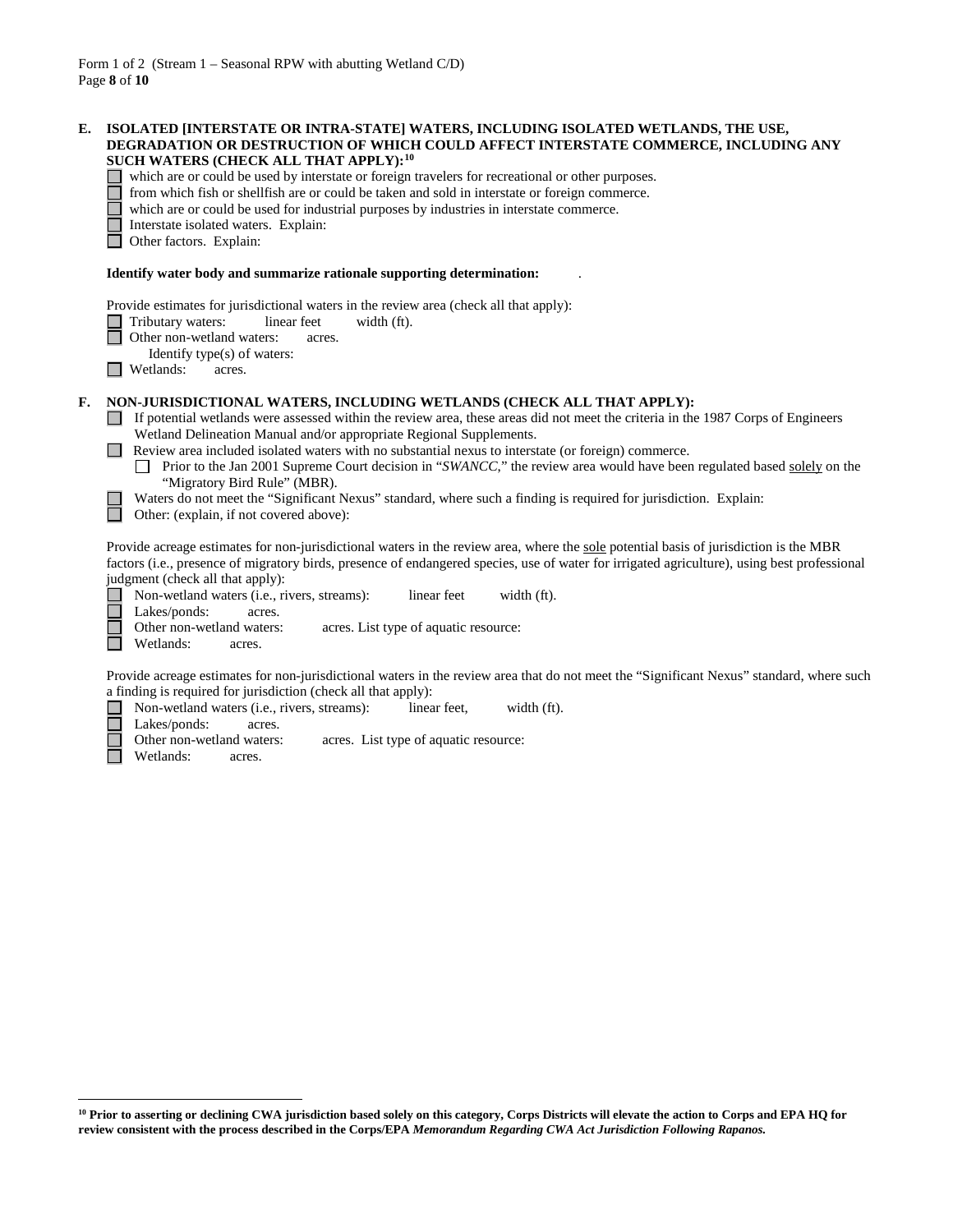# **SECTION IV: DATA SOURCES.**

- **A. SUPPORTING DATA. Data reviewed for JD (check all that apply -** checked items shall be included in case file and, where checked
	- and requested, appropriately reference sources below):
	- Maps, plans, plots or plat submitted by or on behalf of the applicant/consultant: **Louis Berger, Consultant**
	- $\boxtimes$  Data sheets prepared/submitted by or on behalf of the applicant/consultant.
		- $\boxtimes$  Office concurs with data sheets/delineation report.
		- Office does not concur with data sheets/delineation report.
		- Data sheets prepared by the Corps:
	- Corps navigable waters' study:
	- U.S. Geological Survey Hydrologic Atlas:
		- USGS NHD data.
		- USGS 8 and 12 digit HUC maps.

U.S. Geological Survey map(s). Cite scale & quad name: **Scale: 24000 Owego, New York Quad. The topographic map shows steep terrain in the southern portion of the review area. Stream 1 is shown on the northern parcel boundary and its pathway can be followed to its confluence to Smith Creek. Smith Creek is culverted under Route 17 Stanton Hill Road and Route 17 and flows to Hunts Creek which flows to the Susquehanna River.**

USDA Natural Resources Conservation Service Soil Survey. Citation: **USGS on-line web soil survey. Note that the Area of Interest (AOI) included portions of the adjacent parcel to show contiguous wetland areas on-site and off-site supported by hydric soil continuity. Soils identified include:**

|                                                         | <b>Hydric Rating</b> |
|---------------------------------------------------------|----------------------|
| Cc Chippewa channery silt loam, 0 to 8 percent slopes   | $92\%$               |
| Ta Tioga silt loam                                      |                      |
| Wh Woostern gravelly silt loam, 16 to 25 percent slopes |                      |
| Wr Woostern gravelly silt loam, 6 to 15 percent slopes  | $\mathbf{a}$         |

 $\boxtimes$  National wetlands inventory map(s). Cite name: **Owego, New York. There are no mapped wetlands within the review area shown on the NWI. An emergent wetland is mapped to the southeast, upslope of the review area. Based on our on-site observations, it appears that this is the southward extent of the Wetland C/D complex identified within the project area and on the adjacent parcel to the northeast which are components of the headwater hydrology to the unnamed tributary at the bottom of the hill/slope.**

 $\boxtimes$  State/Local wetland inventory map(s): **Owego, New York. The NYSDEC Freshwater Wetland Map does not show any State regulated wetlands within the review area – nor in the immediate surrounding area. Further, according to the on-line mapper, the tributary is classified as Class C by the New York State Department of Environmental Conservation.**

**FEMA/FIRM** maps:

100-year Floodplain Elevation is: (National Geodectic Vertical Datum of 1929)

Photographs: Aerial (Name & Date): **bingmaps, google earth, U.S. Fish and Wildlife Service on-line NWI maps, NYSDEC Wetland Mapper. The aerial photos show the gravel mining area west of Stanton Hill Road, developed areas adjacent to the subject parcel, and adjacent farm land. The bingmap aerial photo clearly shows wetland vegetation on the adjacent parcel which is a continuation of the Wetland C/D identified on the subject parcel.** and

Other (Name & Date): **Submitted with application. These photographs depict flow in Stream 1 and wet meadow wetlands.** Previous determination(s). File no. and date of response letter: **A Preliminary Jurisdictional Determination (PJD) was issued on September 23, 2016 using the same File No. 2016-00809 for the current review area. The PJD was at the request of the NYS Governor's Office of Storm Recovery. The Town of Nichols, which owns the subject parcel, did not agree with the PJD and requested this Approved Jurisdictional Determination (AJD) in order to appeal the finding.**

- Applicable/supporting case law:
- Applicable/supporting scientific literature:
- $\overline{\boxtimes}$ Other information (please specify): (Citations)
- **1.** Alexander, R.B., E.W. Boyer, R.A. Smith, G.E. Schwartz, and R.B. Moore, 2007. The Role of Headwater Streams in Downstream Water Quality. Journal of the American Water Resources Association 43.
- **2.** Freeman, M.C., C.M. Pringle, and C.R. Jackson. 2007. Hydrologic Connectivity and the Contribution of Stream Headwaters to Ecological Integrity at Regional Scales. Journal of the American Water Resources Association. 43:5-14.
- **3.** USEPA. 2013. Streams[. http://water.epa.gov/type/rsl/streams.cfm. Accessed 6 February 2013.](http://water.epa.gov/type/rsl/streams.cfm.%20Accessed%206%20February%202013)
- **4.** USEPA. 2015. Connectivity of Streams and Wetlands to Downstream Waters: A Review and Synthesis of the Scientific Evidence (Final Report). U.S. Environmental Protection Agency, Washington, DC, EPA/600/R-14/475F.

# **B. ADDITIONAL COMMENTS TO SUPPORT JD:**

A traceable hydrologic connection exists between Wetland C/D and Stream 1. The tributary and its similarly situated wetland ((identified in Section III (B)(3)) have hydrologic connectivity to the TNW, the Susquehanna River. Hydrologic connectivity refers to the flow that transports organic matter and nutrients, energy, and aquatic organisms throughout the system (Freeman et al., 2006). The tributary influences the chemistry and physical conditions of the downstream TNW through its hydrologic input, storage, and transport of sediments and energy.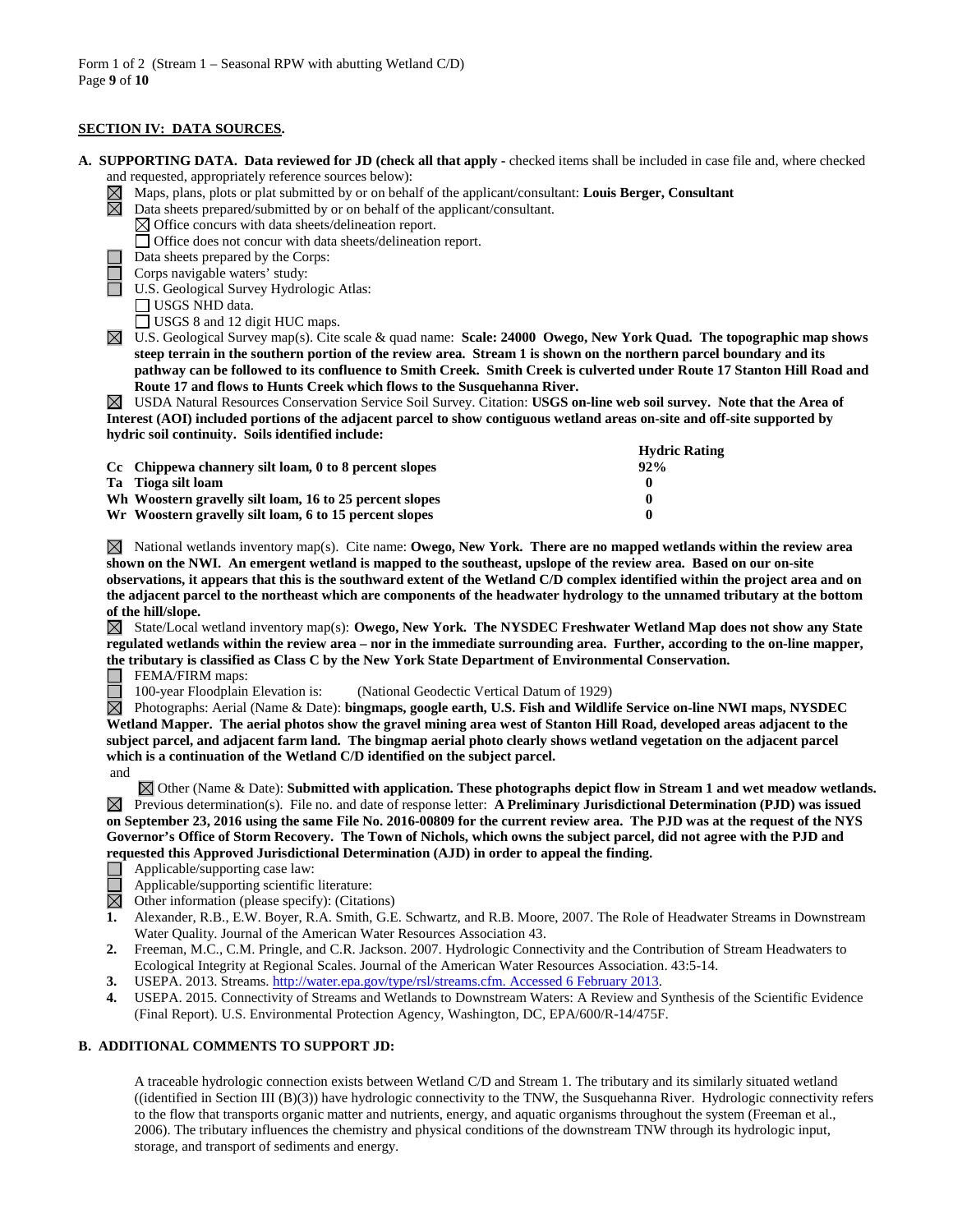# Form 1 of 2 (Stream 1 – Seasonal RPW with abutting Wetland C/D) Page **10** of **10**

The similarly situated wetland directly affects the nature of the water entering the tributary and its downstream receiving waters, both in quantity and chemical/physical attributes. Ultimately, this affects the downstream TNW, as the wetland alters the amount of flow reaching the TNW and furthermore, any additional matter such as nutrients, chemicals, sediments, and pollutants carried in that flow.

In its current state, the tributary relevant reach flows through agricultural land. The tributary is maintaining stream functions that affect the downstream TNW, including providing ephemeral flow in the headwaters and sediment transport. In its current state, the tributary aids in reducing known watershed impairments by providing a riparian corridor within an expanding developed setting, providing unaltered habitat and undeveloped land, not adding to increased impervious surfaces, maintaining a natural flow regime, and providing a tributary connected to its floodplain.

The abutting wetland which receives the majority of its hydrologic input via precipitation and seepage associated with a perched water table typical on hillsides formed by glacial till deposits, serves to retain and filter runoff containing sediment and pollutants such as fertilizers and agricultural chemicals that would ultimately reach the downstream TNW in its absence. Maintenance of the wetland in its undeveloped state prevents impairments from habitat loss; reducing runoff volume as well as sediment and nutrient loading via retention of water within the wetland; and by maintaining undeveloped land free of impervious surfaces.

According to the USEPA (2015), "scientific literature unequivocally demonstrates that streams, individually or cumulatively, exert a strong influence on the integrity of downstream waters" and that "all tributary streams, including perennial, intermittent, and ephemeral streams, are physically, chemically, and biologically connected to downstream" waters. Due to the physical, biological, and chemical connectivity of the tributary and its adjacent wetlands as described above, it has been determined that the tributary and its abutting wetland have a significant nexus with the downstream TNW, as the functions and services provided by the tributary and its adjacent wetland provide more than a speculative effect on the physical integrity of the TNW, the Susquehanna River.

**\_\_\_\_\_\_\_\_\_\_\_\_\_\_\_\_\_\_\_\_\_\_\_\_\_\_\_\_\_\_\_\_\_\_\_\_\_\_\_\_\_ \_\_\_\_\_\_\_\_\_\_\_\_\_\_\_\_\_\_\_\_\_\_\_\_\_\_\_\_\_\_\_\_**

**Project Manager Date**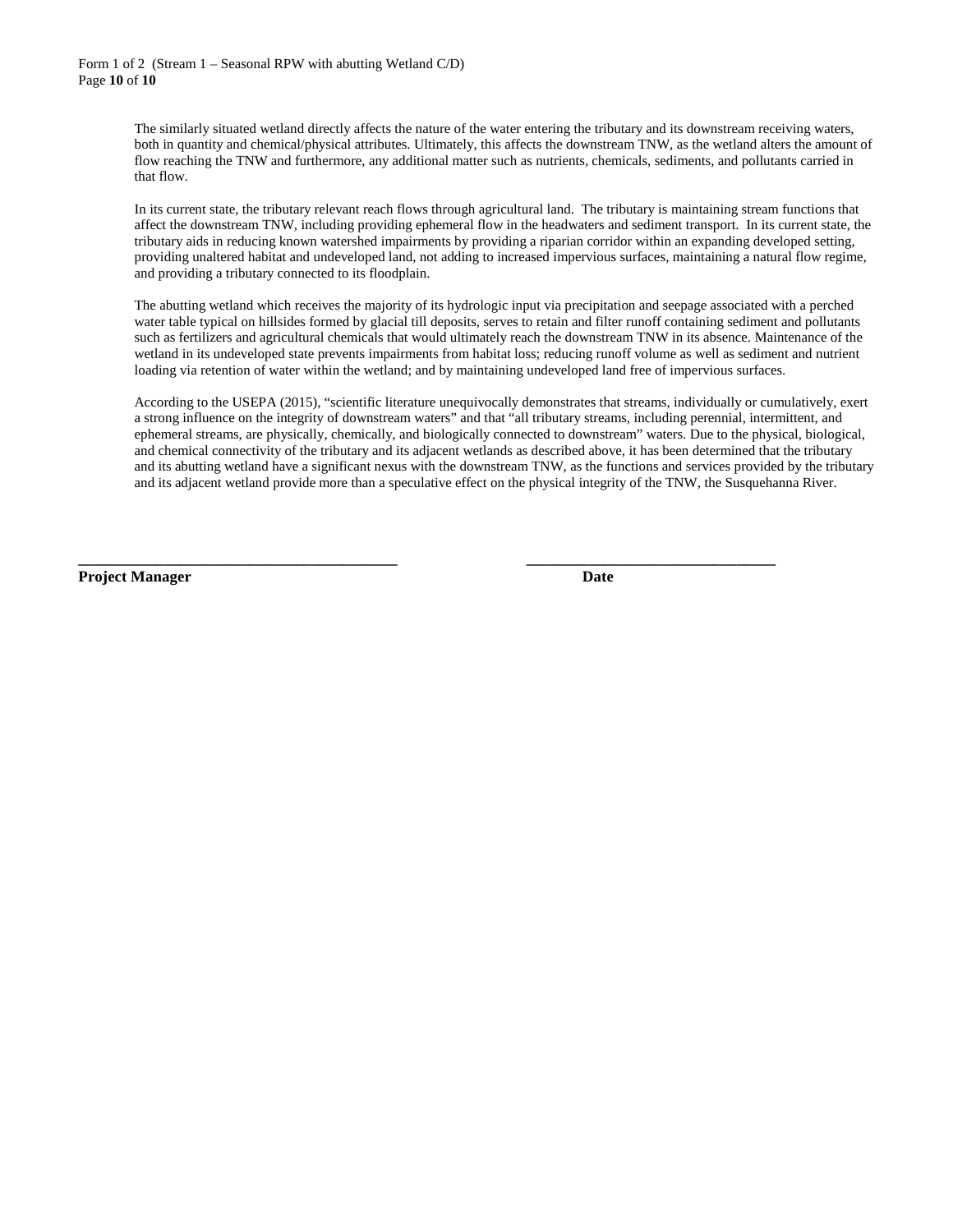Form 2 of 2 (Stream 2 – non-RPW with abutting Wetland C/D)

Page **1** of **9**

# **APPROVED JURISDICTIONAL DETERMINATION FORM U.S. Army Corps of Engineers**

This form should be completed by following the instructions provided in Section IV of the JD Form Instructional Guidebook.

# **SECTION I: BACKGROUND INFORMATION**

- **A. REPORT COMPLETION DATE FOR APPROVED JURISDICTIONAL DETERMINATION (JD):** November 30, 2017
- **B. DISTRICT OFFICE, FILE NAME, AND NUMBER: Buffalo District; Auburn Field Office;** Nichols, Town of (Nichols Highway Garage site); File No. 2016-00809
- **C. PROJECT LOCATION AND BACKGROUND INFORMATION:** Adjacent to Stanton Hill Road<br>State: New York County: Tioga City: Town of Nichols County: Tioga City: Town of Nichols

Center coordinates of site: Lat: 42.06584 Long: -76.30968

Universal Transverse Mercator: X=391646.149318537 Y=4657916.1073885 Zone 18

Name of nearest waterbody: Smith Creek, Susquehanna River

Name of nearest Traditional Navigable Water (TNW) into which the aquatic resource flows: Susquehanna River

Name of watershed or Hydrologic Unit Code (HUC): 02050103

 $\boxtimes$ 

Check if map/diagram of review area and/or potential jurisdictional areas is/are available upon request. Check if other sites (e.g., offsite mitigation sites, disposal sites, etc…) are associated with this action and are recorded on a different JD form.

# **D. REVIEW PERFORMED FOR SITE EVALUATION (CHECK ALL THAT APPLY):**

Office (Desk) Determination. Date: November 13, 2017<br>Field Determination. Date(s): September 20, 2016 September 20, 2016 and September 27, 2017  $\boxtimes$ 

# **SECTION II: SUMMARY OF FINDINGS**

# **A. RHA SECTION 10 DETERMINATION OF JURISDICTION.**

There ARE NO "*navigable waters of the U.S.*" within Rivers and Harbors Act (RHA) jurisdiction (as defined by 33 CFR part 329) in the review area. [*Required*]

Waters subject to the ebb and flow of the tide.

Waters are presently used, or have been used in the past, or may be susceptible for use to transport interstate or foreign commerce. Explain:

# **B. CWA SECTION 404 DETERMINATION OF JURISDICTION.**

There ARE "*waters of the U.S.*" within Clean Water Act (CWA) jurisdiction (as defined by 33 CFR part 328) in the review area. [*Required*]

# **1. Waters of the U.S.**

- **a. Indicate presence of waters of U.S. in review area (check all that apply): [1](#page-10-0)**
	- TNWs, including territorial seas
	- Wetlands adjacent to TNWs
	- Relatively permanent waters<sup>[2](#page-10-1)</sup> (RPWs) that flow directly or indirectly into TNWs
	- Non-RPWs that flow directly or indirectly into TNWs
	- Wetlands directly abutting RPWs that flow directly or indirectly into TNWs
	- Wetlands adjacent to but not directly abutting RPWs that flow directly or indirectly into TNWs
	- Wetlands adjacent to non-RPWs that flow directly or indirectly into TNWs
	- <u> JNA JNA JR</u> Impoundments of jurisdictional waters
		- Isolated (interstate or intrastate) waters, including isolated wetlands

# **b. Identify (estimate) size of waters of the U.S. in the review area:**

Non-wetland waters: **Stream 2** – 110 linear feet

<span id="page-10-0"></span><sup>&</sup>lt;sup>1</sup> Boxes checked below shall be supported by completing the appropriate sections in Section III below.

<span id="page-10-1"></span><sup>&</sup>lt;sup>2</sup> For purposes of this form, an RPW is defined as a tributary that is not a TNW and that typically flows year-round or has continuous flow at least "seasonally" (e.g., typically 3 months).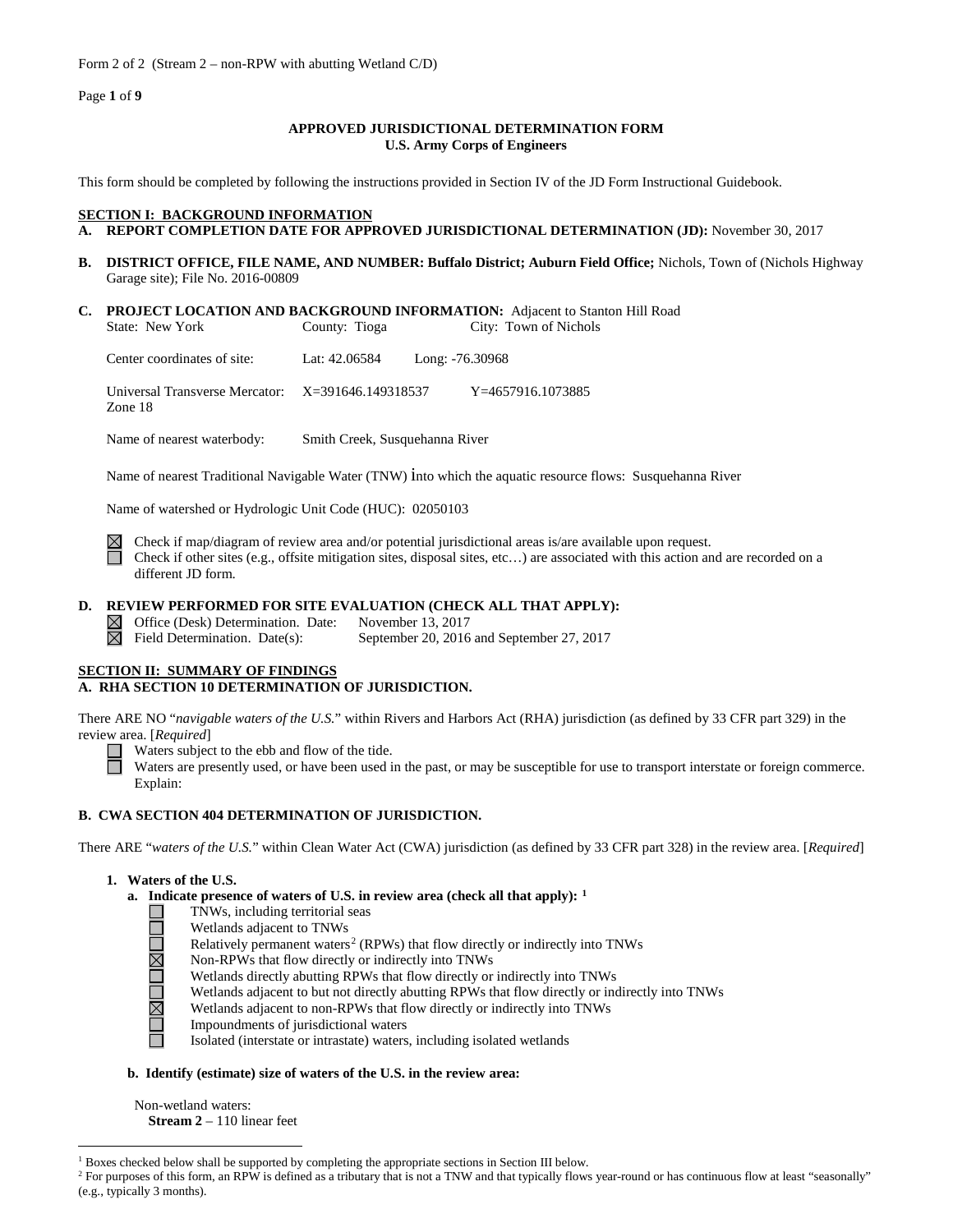**Wetland C/D** Emergent/Wet Meadow – **1.84 acres – PEM**. Note that Wetland C/D also abuts a seasonal RPW (Stream 1) which was addressed on Form 1 of 2 and did not require significant nexus analysis.

**c. Limits (boundaries) of jurisdiction** based on: **1987 Delineation Manual** Elevation of established OHWM (if known):

#### **2. Non-regulated waters/wetlands (check if applicable):[3](#page-11-0)**

Potentially jurisdictional waters and/or wetlands were assessed within the review area and determined to be not jurisdictional. Explain:

#### SECTION III: CWA ANALYSIS

#### **A. TNWs AND WETLANDS ADJACENT TO TNWs**

**The agencies will assert jurisdiction over TNWs and wetlands adjacent to TNWs. If the aquatic resource is a TNW, complete Section III.A.1 and Section III.D.1. only; if the aquatic resource is a wetland adjacent to a TNW, complete Sections III.A.1 and 2 and Section III.D.1.; otherwise, see Section III.B below**.

**1. TNW**  Identify TNW: Summarize rationale supporting determination:

#### **2. Wetland adjacent to TNW**

Summarize rationale supporting conclusion that wetland is "adjacent":

## **B. CHARACTERISTICS OF TRIBUTARY (THAT IS NOT A TNW) AND ITS ADJACENT WETLANDS (IF ANY):**

**This section summarizes information regarding characteristics of the tributary and its adjacent wetlands, if any, and it helps determine whether or not the standards for jurisdiction established under Rapanos have been met.** 

**The agencies will assert jurisdiction over non-navigable tributaries of TNWs where the tributaries are "relatively permanent waters" (RPWs), i.e. tributaries that typically flow year-round or have continuous flow at least seasonally (e.g., typically 3 months). A wetland that directly abuts an RPW is also jurisdictional. If the aquatic resource is not a TNW, but has year-round (perennial) flow, skip to Section III.D.2. If the aquatic resource is a wetland directly abutting a tributary with perennial flow, skip to Section III.D.4.**

**A wetland that is adjacent to but that does not directly abut an RPW requires a significant nexus evaluation. Corps districts and EPA regions will include in the record any available information that documents the existence of a significant nexus between a relatively permanent tributary that is not perennial (and its adjacent wetlands if any) and a traditional navigable water, even though a significant nexus finding is not required as a matter of law.**

**If the waterbody[4](#page-11-1) is not an RPW, or a wetland directly abutting an RPW, a JD will require additional data to determine if the waterbody has a significant nexus with a TNW. If the tributary has adjacent wetlands, the significant nexus evaluation must consider the tributary in combination with all of its adjacent wetlands. This significant nexus evaluation that combines, for analytical purposes, the tributary and all of its adjacent wetlands is used whether the review area identified in the JD request is the tributary, or its adjacent wetlands, or both. If the JD covers a tributary with adjacent wetlands, complete Section III.B.1 for the tributary, Section III.B.2 for any onsite wetlands, and Section III.B.3 for all wetlands adjacent to that tributary, both onsite and offsite. The determination whether a significant nexus exists is determined in Section III.C below.**

**1. Characteristics of non-TNWs that flow directly or indirectly into TNW**

# **(i) General Area Conditions:**

| Watershed size:          | approximately 20.65 acres |
|--------------------------|---------------------------|
| Drainage area:           | approximately 20.65 acres |
| Average annual rainfall: | approximately 37 inches   |
| Average annual snowfall: | approximately 45.8 inches |

- **(ii) Physical Characteristics:**
	- (a) Relationship with TNW: Tributary flows directly into TNW.

<span id="page-11-0"></span><sup>&</sup>lt;sup>3</sup> Supporting documentation is presented in Section III.F.

<span id="page-11-1"></span><sup>4</sup> Note that the Instructional Guidebook contains additional information regarding swales, ditches, washes, and erosional features generally and in the arid West.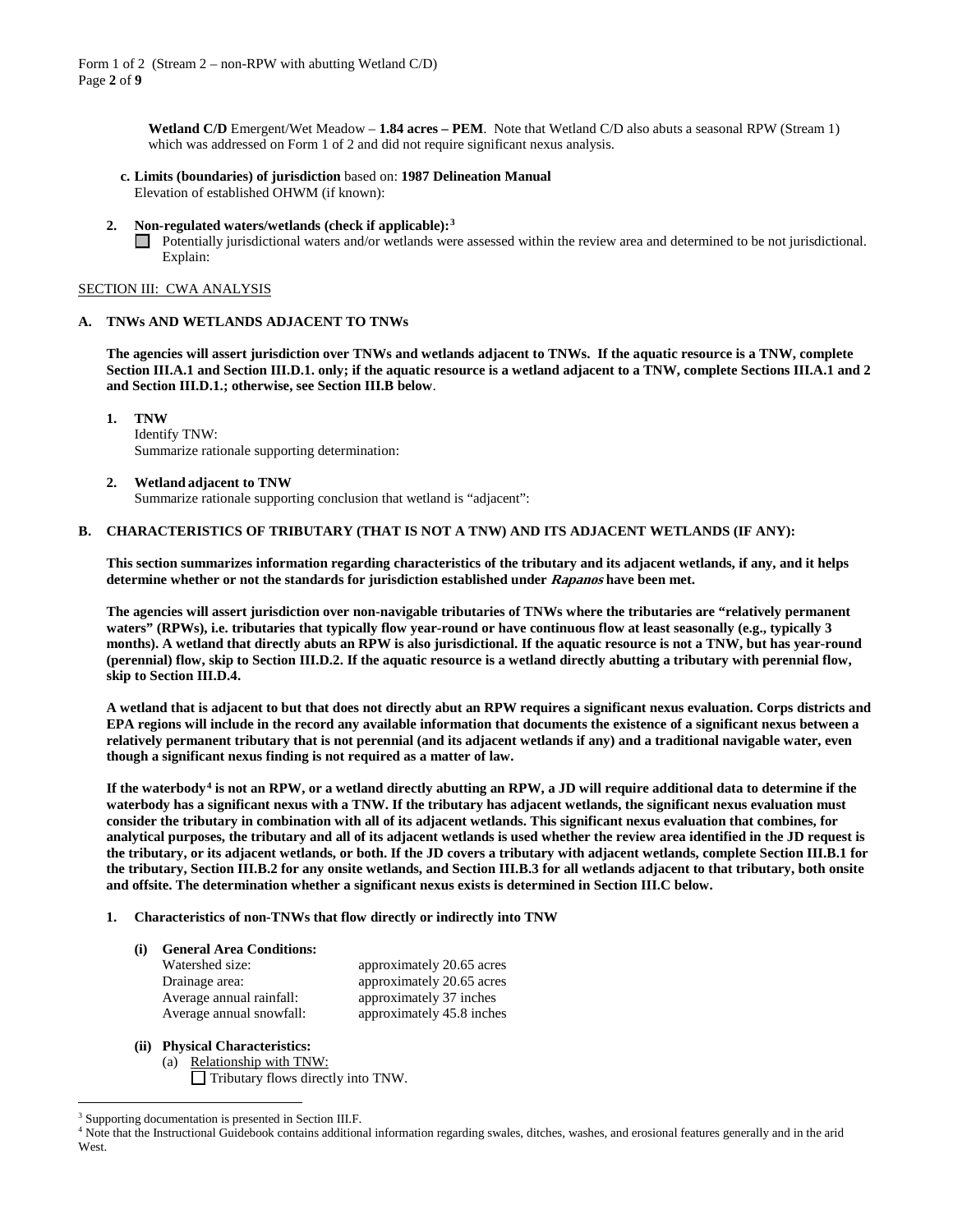$\boxtimes$  Stream 2 non-RPW flows through 3 tributaries before entering TNW

Project waters are 1-2 river miles from TNW Project waters are 1 (or less) river miles from RPW Project waters are 1 (or less) aerial (straight) miles from TNW Project waters are 1 (or less) aerial (straight) miles from RPW Project waters cross or serve as state boundaries. Explain: N/A

Identify flow route to TNW<sup>5</sup>: Stream 2 is a first order stream that originates within the Wetland C/D complex. It flows downslope along the fence line to the unnamed tributary (Stream 1), that flows to Smith Creek, continuing in a westerly direction to Hunts Creek, which flows to the Susquehanna River, a TNW of the United States.

(b) General Tributary Characteristics (check all that apply):

**Tributary** is:  $\boxtimes$  Natural

Artificial (man-made). Explain: Manipulated (man-altered). Explain:

**Tributary** properties with respect to top of bank (estimate):

Average width: 1-3 feet wide

| Average depth: | Relatively flat until approximately 15-feet from its confluence with Stream 1 where the depth |
|----------------|-----------------------------------------------------------------------------------------------|
|                | from top of bank to the channel bottom ranged from 2-4 feet.                                  |

Average side slopes: relatively flat until approximately 15-feet from its confluence with Stream 1 where substantial erosion was evident resulting in 1:1 or 1:2 slopes.

> $\Box$  Concrete  $\Box$  Muck

Primary tributary substrate composition (check all that apply):

| Silts                | Sands                                      |  |
|----------------------|--------------------------------------------|--|
| $\sqcap$ Cobbles     | Gravel                                     |  |
| $\Box$ Deduce $\Box$ | $\Box$ Vegetation $\Gamma_{\text{true}}/0$ |  |

Bedrock Vegetation. Type/% cover:

 $\boxtimes$  Other. Explain: Predominately subsurface soil as the channel eroded downslope.

Tributary condition/stability [e.g., highly eroding, sloughing banks]. Banks are somewhat eroded at the confluence with Stream 1, but ephemeral "pathway" in the upper reach

Presence of run/riffle/pool complexes. Explain: None

Tributary geometry: Relatively Straight

Tributary gradient (approximate average slope): 2%

 $(c)$  Flow:

Tributary provides for: Ephemeral flow

Estimate average number of flow events in review area/year: Unknown

Describe flow regime: Ephemeral, with flow typically evident after rain events and periods of snow melt. Other information on duration and volume: Flow in Stream 2 was evident during the March 15, 2016 delineation procedure, but was not flowing during site visits by the Corps on September 11, 2016 or September 27, 2017. During the September 27, 2017 site visit, which included investigations on the adjacent parcel, bank scour and erosion were evident in the lower reach at its confluence with Stream 1.

Surface flow is: Discrete and Confined. Characteristics: Flow is confined to a defined channel with bed and banks Subsurface flow: Unknown Explain findings: □ Dye (or other) test performed:

Tributary has (check all that apply):

| $\boxtimes$ Bed and banks                                        |                                       |
|------------------------------------------------------------------|---------------------------------------|
| $\boxtimes$ OHWM <sup>6</sup> (check all indicators that apply): |                                       |
| clear, natural line impressed on the bank $\Box$                 | the presence of litter and debris     |
| $\boxtimes$ changes in the character of soil                     | destruction of terrestrial vegetation |
| shelving                                                         | the presence of wrack line            |
| vegetation matted down, bent, or absent                          | sediment sorting                      |
| leaf litter disturbed or washed away                             | scour                                 |

<span id="page-12-1"></span><span id="page-12-0"></span> <sup>5</sup> Flow route can be described by identifying, e.g., tributary a, which flows through the review area, to flow into tributary b, which then flows into TNW. 6 A natural or man-made discontinuity in the OHWM does not necessarily sever jurisdiction (e.g., where the stream temporarily flows underground, or where the OHWM has been removed by development or agricultural practices). Where there is a break in the OHWM that is unrelated to the waterbody's flow regime (e.g., flow over a rock outcrop or through a culvert), the agencies will look for indicators of flow above and below the break.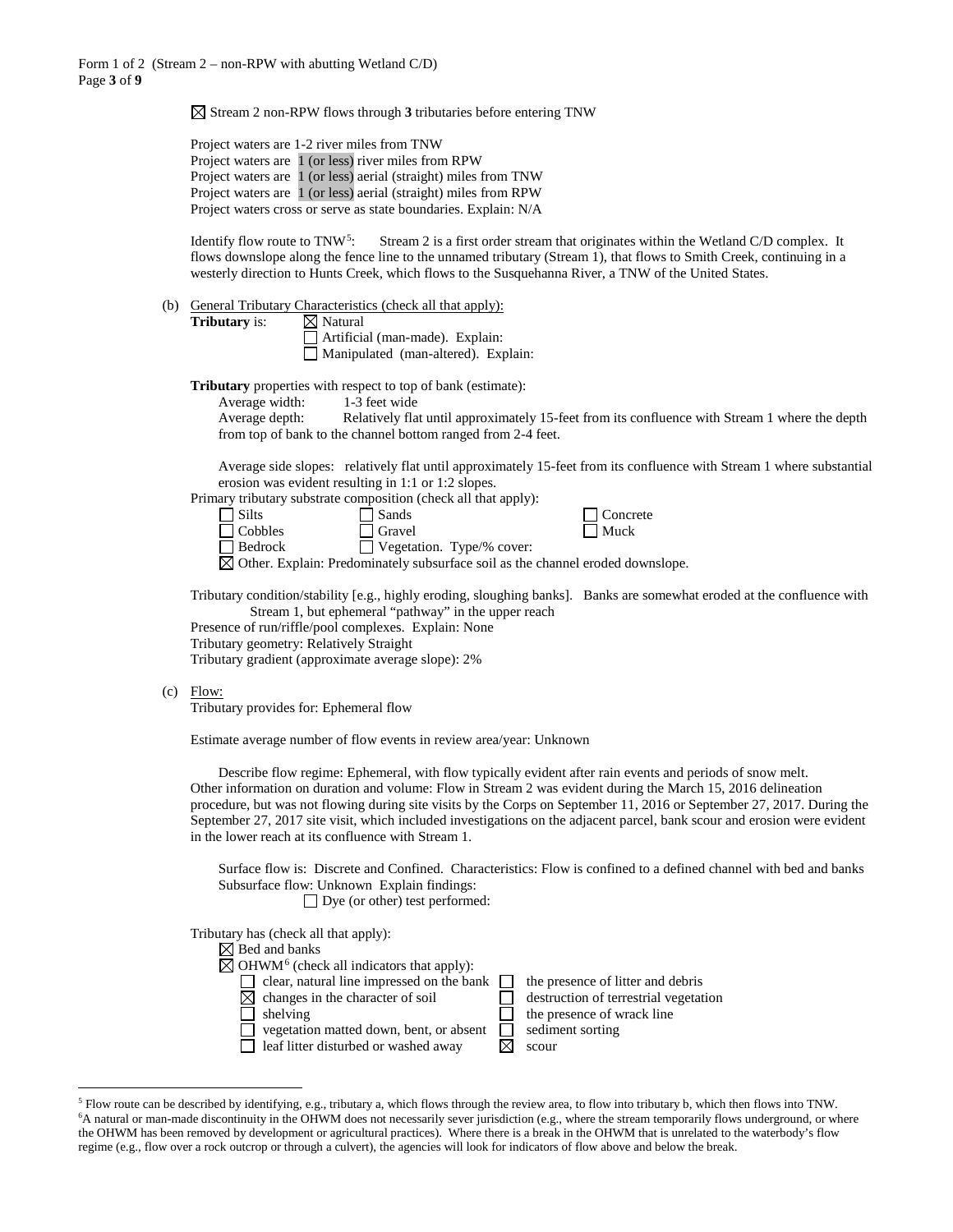| sediment deposition                                                                                                                                                                     | multiple observed or predicted flow events                                                                                                                                                                                                                         |
|-----------------------------------------------------------------------------------------------------------------------------------------------------------------------------------------|--------------------------------------------------------------------------------------------------------------------------------------------------------------------------------------------------------------------------------------------------------------------|
| water staining                                                                                                                                                                          | abrupt change in plant community                                                                                                                                                                                                                                   |
| Discontinuous OHWM. <sup>7</sup> Explain:                                                                                                                                               |                                                                                                                                                                                                                                                                    |
| High Tide Line indicated by:<br>oil or scum line along shore objects<br>fine shell or debris deposits (foreshore)<br>physical markings/characteristics<br>tidal gauges<br>other (list): | If factors other than the OHWM were used to determine lateral extent of CWA jurisdiction (check all that apply):<br>Mean High Water Mark indicated by:<br>survey to available datum;<br>physical markings;<br>$\Box$ vegetation lines/changes in vegetation types. |
|                                                                                                                                                                                         |                                                                                                                                                                                                                                                                    |

# **(iii) Chemical Characteristics:**

Characterize tributary (e.g., water color is clear, discolored, oily film; water quality; general watershed characteristics, etc.). Explain: Flow was evident during the March 2016 delineation procedure but was not observed during the Corps site visits on September 11, 2016 and September 27, 2017. Therefore, the various conditions mentioned above could not be evaluated. Stream 2 is located within the Susquehanna River watershed in the Southern Tier area of New York State. This area is primarily rural with large expanses of agricultural land and is not heavily populated. However, in the immediate region of the subject parcel, development opportunities promoted by local Industrial Development Agencies and municipalities is reflected by recent construction along the Stanton Hill Road corridor adjacent to the subject parcel.

Identify specific pollutants, if known: Stream 2 originates within Wetland C/D within an historic agricultural field.

#### **(iv) Biological Characteristics. Channel supports (check all that apply):**

- $\boxtimes$  Riparian corridor. Characteristics (type, average width): The tributary has a riparian corridor consisting of trees, shrubs, herbaceous growth, agricultural land, and wetlands with varying widths up to over 100+ feet.
	- Wetland fringe. Characteristics:
- $\boxtimes$  Habitat for:

 $\boxtimes$  Federally Listed species. Explain findings: There are trees greater than 3-inches dbh along the stream corridor that could provide habitat for the federally listed (threatened) northern long-eared bat (*Myotis septentrionalis*).

- Fish/spawn areas. Explain findings:
- Other environmentally-sensitive species. Explain findings:

 $\boxtimes$  Aquatic/wildlife diversity. Explain findings: The tributary (Stream 2) would likely provide limited habitat associated with the life cycles for various frogs, toads, and other herpetological species.

#### **2. Characteristics of wetlands adjacent to non-TNW that flow directly or indirectly into TNW**

**Wetland C/D** Emergent/Wet Meadow 1.84 acres

#### **(i) Physical Characteristics:**

- (a) General Wetland Characteristics:
	- Properties:

Wetland quality. Explain: The subject wetlands are located on the hill slope of a parcel historically utilized for agricultural activities, primarily haying and grazing. The geology of the area is attributed to glacial activity with geological features formed by glacial till deposits. Hillside seeps and perched water tables in these types of formations are common.

The entire parcel, including the wetland areas, had been mowed by the Town of Nichols between the time it was delineated in March 2016 and the Corps jurisdictional determination (JD) site visit in September 2016. The photos taken at the time of the delineation indicate the presence of an intact wet meadow/emergent wetland that would support obligate (OBL), facultative wet (FACW) and facultative (FAC) species such as silky dogwood (*Cornus amomum),* red osier (*Cornus stolonifera),* sensitive fern (*Onoclea sensibilis*), and common rush (*Juncus effusus*), which could still be identified within the mowed area.

<span id="page-13-0"></span>Because the wetland had been mowed, we made vegetation observations using the contiguous portion of the intact wetland that extended southeast beyond the property boundary. These observations identified species such as cinnamon fern (*Osmunda cinnamomea*) iron weed (*Veronia fasciculata)*, wrinkle-leaved goldenrod (*Solidago rugosa)*, fox sedge (*Carex vulpinoidea)*, blue vervain (*Verbana hastata)*, giant goldenrod (*Solidago gigantea)*, lurid sedge (*Carex lurida*), and arrowleaf tearthumb (*polygonum sagittatum*) that were also recorded on the delineation data sheets for the subject parcel. Although there were also upland species identified on the data sheets and observed beyond the property boundary, the named species above were recorded as dominant within the sampling area, according to the delineation protocol.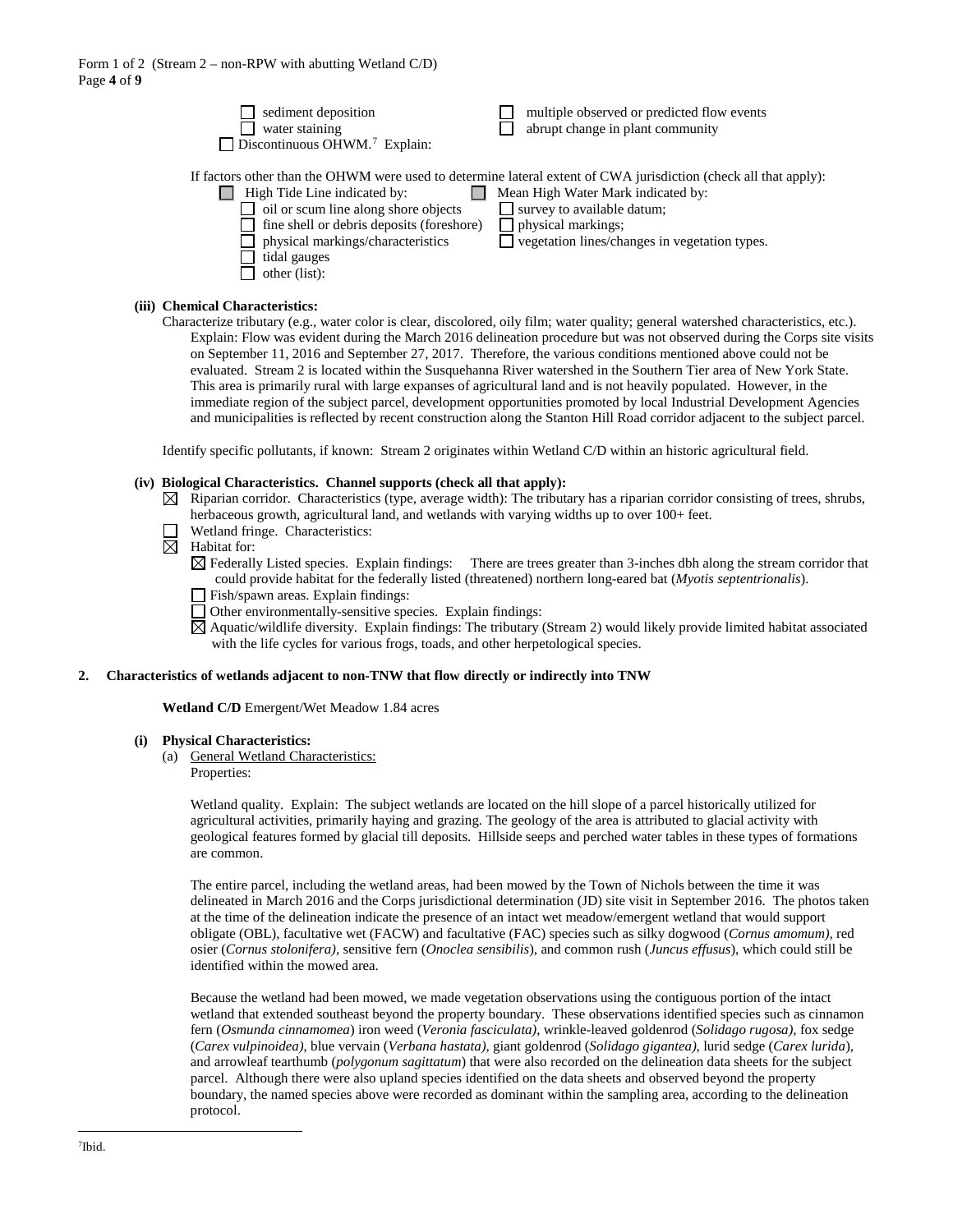Further, the March 2016 delineation documented surface water, high water table, saturation, oxidized rhizospheres on living roots, and drainage patterns within the delineated wetlands. As stated previously, the summer of 2016 experienced a sustained drought. Many of the hydrology indicators were not present during the September 2016 Corps site visit, however, the F6 (redox dark surface) and F3 (depleted matrix) hydric soil indicators were still very apparent and confirmed in the field.

Project wetlands cross or serve as state boundaries. Explain: N/A

(b) General Flow Relationship with Non-TNW:

Flow is: Ephemeral. Explain: During the September 27, 2017 visit we were able to access the adjacent property and confirmed that the wetland complex continued downslope and directly abuts Stream 2.

Surface flow is**:** Discrete and Confined

Characteristics: Wetland C/D directly abuts both Stream 1 and Stream 2. Stream 2 originates within Wetland C/D. Investigation of the stream bank of Stream 1 (described on Form 1 of 2) from the adjacent parcel revealed evidence of erosion suggesting that water from the wetland seeps or spills over the stream bank into the tributary when water flows from rain events and spring snow melt.

Subsurface flow: Unknown. Explain findings: □ Dye (or other) test performed:

(c) Wetland Adjacency Determination with Non-TNW:

 $\boxtimes$  Directly abutting

- $\Box$  Not directly abutting
	- Discrete wetland hydrologic connection. Explain:
	- Ecological connection. Explain:
	- Separated by berm/barrier. Explain:

#### (d) Proximity (Relationship) to TNW

Project wetlands are 1-2 river miles from TNW. Project waters are 1 (or less) aerial (straight) miles from TNW. Flow is from: Wetland to navigable waters Estimate approximate location of wetland as within the 100-500+ year floodplain.

#### **(ii) Chemical Characteristics:**

Characterize wetland system (e.g., water color is clear, brown, oil film on surface; water quality; general watershed characteristics; etc.). Explain: No standing water within Wetland C/D at the time of the September 2016 or September 2017 site visit. Note that the delineator did not record any impairments or concerns pertaining to Wetland C/D.

 Identify specific pollutants, if known: The site is adjacent to agricultureal fields used for haying and grazing upslope of the Wetlands. Therefore, the possibility of nitrogen infiltration exists, but there are no indications that this is the case.

# **(iii) Biological Characteristics. Wetland supports (check all that apply):**

- $\Box$  Riparian buffer. Characteristics (type, average width):
- $\boxtimes$ Vegetation type/percent cover. Explain: 100% early successional wet meadow
- $\overline{\boxtimes}$  Habitat for:
	- Federally Listed species. Explain findings:
	- Fish/spawn areas. Explain findings:
	- Other environmentally-sensitive species. Explain findings:

Aquatic/wildlife diversity. Explain findings: Wetland C/D likely provides life cycle habitat for various frogs, toads, snakes, turtles, and salamanders as well as refugia and food sources for typical mammal species including white tail deer, raccoon, skunk, opossum, rabbit, coyote, and other various rodent species.

# **3. Characteristics of all wetlands adjacent to the tributary (if any)**

All wetland(s) being considered in the cumulative analysis: 1

The approximately 1.838 acres of wetlands identified on-site are part of a larger wetland that continues beyond the review area. Based on measurements approximated using Google Earth aerial photos, an additional  $4.16 \pm$  acres are being considered in the cumulative analysis.

For each wetland, specify the following:

| Directly abuts? $(Y/N)$          | Size (in acres) |
|----------------------------------|-----------------|
| Wetland $C/D - Yes$              | 1.84 on-site    |
| Similarly Situated Wetland - Yes | 4.16            |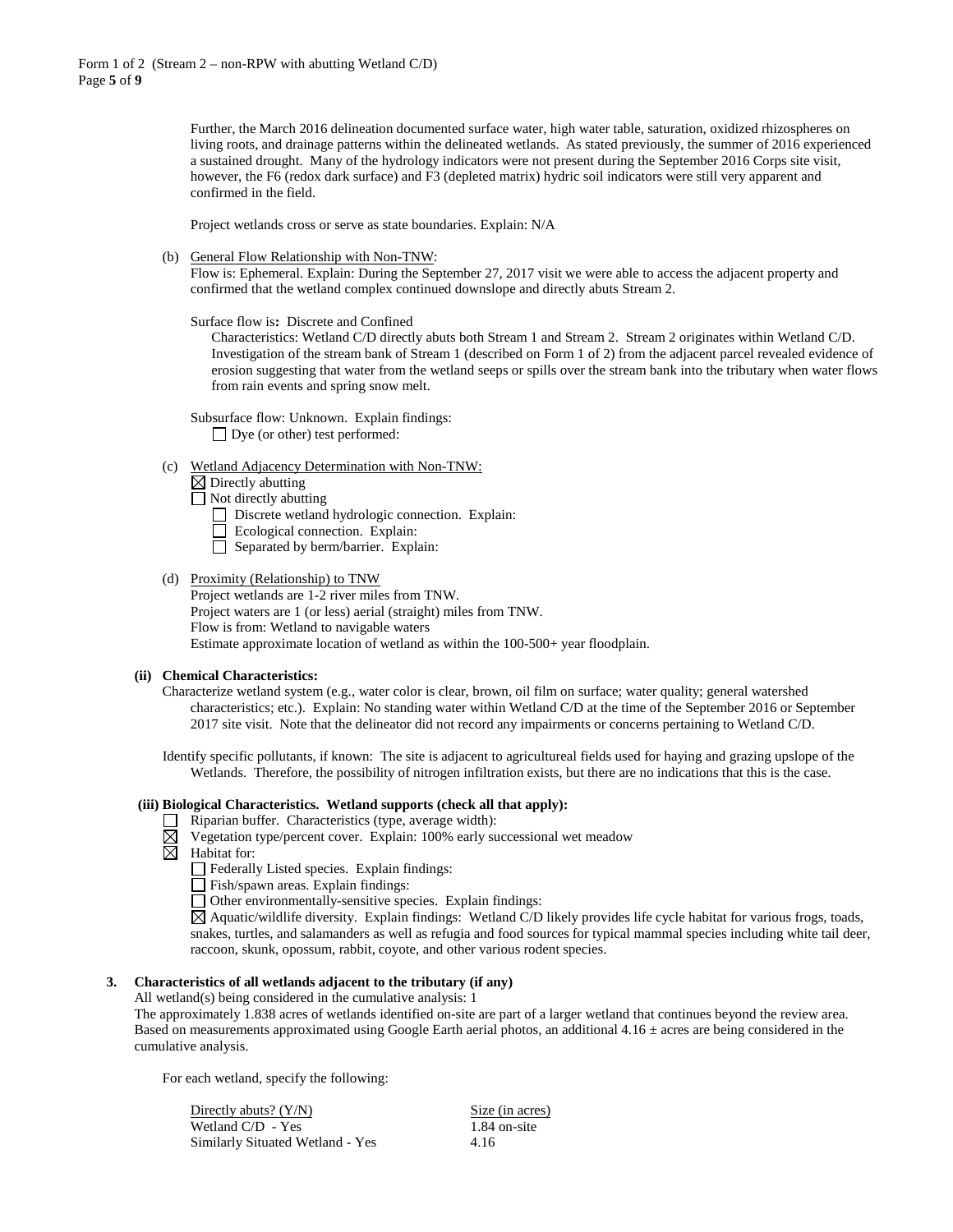Summarize overall biological, chemical and physical functions being performed:

The wetland provides the following functions and services: hydrologic flux and storage including floodwater and runoff attenuation and release; sediment and nutrient transport and retention; pollutant attenuation and release; biogeochemical cycling and storage; biological productivity of micro/macro flora and fauna, decomposition, and community structure; and wildlife support including providing habitat.

## **C. SIGNIFICANT NEXUS DETERMINATION**

**A significant nexus analysis will assess the flow characteristics and functions of the tributary itself and the functions performed by any wetlands adjacent to the tributary to determine if they significantly affect the chemical, physical, and biological integrity of a TNW. For each of the following situations, a significant nexus exists if the tributary, in combination with all of its adjacent wetlands, has more than a speculative or insubstantial effect on the chemical, physical and/or biological integrity of a TNW. Considerations when evaluating significant nexus include, but are not limited to the volume, duration, and frequency of the flow of water in the tributary and its proximity to a TNW, and the functions performed by the tributary and all its adjacent wetlands. It is not appropriate to determine significant nexus based solely on any specific threshold of distance (e.g. between a tributary and its adjacent wetland or between a tributary and the TNW). Similarly, the fact an adjacent wetland lies within or outside of a floodplain is not solely determinative of significant nexus.** 

#### **Draw connections between the features documented and the effects on the TNW, as identified in the** *Rapanos* **Guidance and discussed in the Instructional Guidebook. Factors to consider include, for example:**

- Does the tributary, in combination with its adjacent wetlands (if any), have the capacity to carry pollutants or flood waters to TNWs, or to reduce the amount of pollutants or flood waters reaching a TNW?
- Does the tributary, in combination with its adjacent wetlands (if any), provide habitat and lifecycle support functions for fish and other species, such as feeding, nesting, spawning, or rearing young for species that are present in the TNW?
- Does the tributary, in combination with its adjacent wetlands (if any), have the capacity to transfer nutrients and organic carbon that support downstream foodwebs?
- Does the tributary, in combination with its adjacent wetlands (if any), have other relationships to the physical, chemical, or biological integrity of the TNW?

#### **Note: the above list of considerations is not inclusive and other functions observed or known to occur should be documented below:**

- **1. Significant nexus findings for non-RPW that has no adjacent wetlands and flows directly or indirectly into TNWs.** Explain findings of presence or absence of significant nexus below, based on the tributary itself, then go to Section III.D:
- **2. Significant nexus findings for non-RPW and its adjacent wetlands, where the non-RPW flows directly or indirectly into TNWs.** Explain findings of presence or absence of significant nexus below, based on the tributary in combination with all of its adjacent wetlands, then go to Section III.D:

Stream 2 has a hydrologic connection to a downstream TNW, the Susquehanna River. Stream 2 flows directly to Stream 1 which flows to Smith Creek which is culverted under Stanton Hill Road and Route 17 to Hunts Creek to the TNW, Susquehanna River.

A traceable hydrologic connection exists between Wetland C/D and Stream 2. The tributary and its similarly situated wetland ((identified in Section III (B)(3)) have hydrologic connectivity to the TNW, the Susquehanna River. Hydrologic connectivity refers to the flow that transports organic matter and nutrients, energy, and aquatic organisms throughout the system (Freeman et al., 2006). The tributary influences the chemistry and physical conditions of the downstream TNW through its hydrologic input, storage, and transport of sediments and energy.

The similarly situated wetland directly affects the nature of the water entering the tributary and its downstream receiving waters, both in quantity and chemical/physical attributes. Ultimately, this affects the downstream TNW, as the wetland alters the amount of flow reaching the TNW and furthermore, any additional matter such as nutrients, chemicals, sediments, and pollutants carried in that flow.

In its current state, the tributary relevant reach flows through agricultural land. The tributary is maintaining stream functions that affect the downstream TNW, including providing ephemeral flow in the headwaters and sediment transport. In its current state, the tributary aids in reducing known watershed impairments by providing a riparian corridor within an expanding developed setting, providing unaltered habitat and undeveloped land, not adding to increased impervious surfaces, maintaining a natural flow regime, and providing a tributary connected to its floodplain.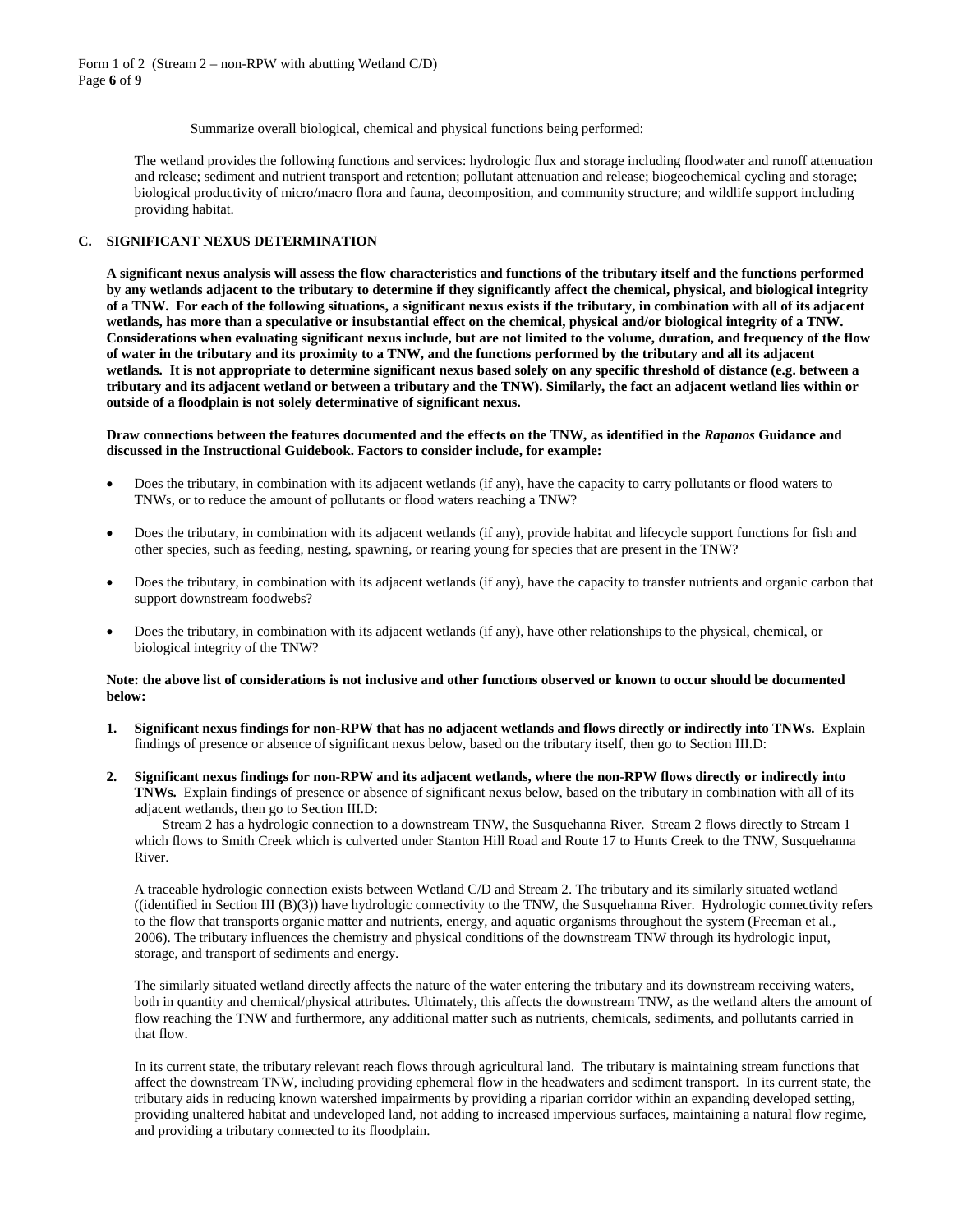The abutting wetland which receives the majority of its hydrologic input via precipitation and seepage associated with a perched water table typical on hillsides formed by glacial till deposits, serves to retain and filter runoff containing sediment and pollutants such as fertilizers and agricultural chemicals that would ultimately reach the downstream TNW in its absence. Maintenance of the wetland in its undeveloped state prevents impairments from habitat loss; reducing runoff volume as well as sediment and nutrient loading via retention of water within the wetland; and by maintaining undeveloped land free of impervious surfaces.

According to the USEPA (2015), "scientific literature unequivocally demonstrates that streams, individually or cumulatively, exert a strong influence on the integrity of downstream waters" and that "all tributary streams, including perennial, intermittent, and ephemeral streams, are physically, chemically, and biologically connected to downstream" waters. Due to the physical, biological, and chemical connectivity of the tributary and its adjacent wetlands as described above, it has been determined that the tributary and its abutting wetland have a significant nexus with the downstream TNW, as the functions and services provided by the tributary and its adjacent wetland provide more than a speculative effect on the physical integrity of the TNW, the Susquehanna River.

**3. Significant nexus findings for wetlands adjacent to an RPW but that do not directly abut the RPW.** Explain findings of presence or absence of significant nexus below, based on the tributary in combination with all of its adjacent wetlands, then go to Section III.D:

# **D. DETERMINATIONS OF JURISDICTIONAL FINDINGS. THE SUBJECT WATERS/WETLANDS ARE (CHECK ALL THAT APPLY):**

|  |                                   |                 | <b>TNWs and Adjacent Wetlands.</b> Check all that apply and provide size estimates in review area: |
|--|-----------------------------------|-----------------|----------------------------------------------------------------------------------------------------|
|  | $\Box$ TNWs: linear feet          | width (ft), Or, | acres.                                                                                             |
|  | $\Box$ Wetlands adjacent to TNWs: | acres.          |                                                                                                    |

- **2. RPWs that flow directly or indirectly into TNWs.**
	- Tributaries of TNWs where tributaries typically flow year-round are jurisdictional. Provide data and rationale indicating that tributary is perennial:
	- Tributaries of TNW where tributaries have continuous flow "seasonally" (e.g., typically three months each year) are jurisdictional. Data supporting this conclusion is provided at Section III.B.

Provide estimates for jurisdictional waters in the review area (check all that apply):



**d** Other non-wetland waters: acres.

- **3. Non-RPWs[8](#page-16-0) that flow directly or indirectly into TNWs.**
	- $\boxtimes$  Waterbody that is not a TNW or an RPW, but flows directly or indirectly into a TNW, and it has a significant nexus with a TNW is jurisdictional. Data supporting this conclusion is provided at Section III.C.

Provide estimates for jurisdictional waters within the review area (check all that apply):

 $\boxtimes$  Tributary waters: **110** linear feet approximately 1-3 feet wide

**D** Other non-wetland waters: acres.

**4. Wetlands directly abutting an RPW that flow directly or indirectly into TNWs.** 

Wetlands directly abut RPW and thus are jurisdictional as adjacent wetlands.

- Wetlands directly abutting an RPW where tributaries typically flow year-round. Provide data and rationale indicating that tributary is perennial in Section III.D.2, above. Provide rationale indicating that wetland is directly abutting an RPW:
- $\Box$ Wetlands directly abutting an RPW where tributaries typically flow "seasonally." Provide data indicating that tributary is seasonal in Section III.B and rationale in Section III.D.2, above.

Provide acreage estimates for jurisdictional wetlands in the review area:

- **5. Wetlands adjacent to but not directly abutting an RPW that flow directly or indirectly into TNWs.**
	- Wetlands that do not directly abut an RPW, but when considered in combination with the tributary to which they are adjacent and with similarly situated adjacent wetlands, have a significant nexus with a TNW are jurisidictional. Data supporting this conclusion is provided at Section III.C.

<span id="page-16-0"></span>Provide acreage estimates for jurisdictional wetlands in the review area: acres.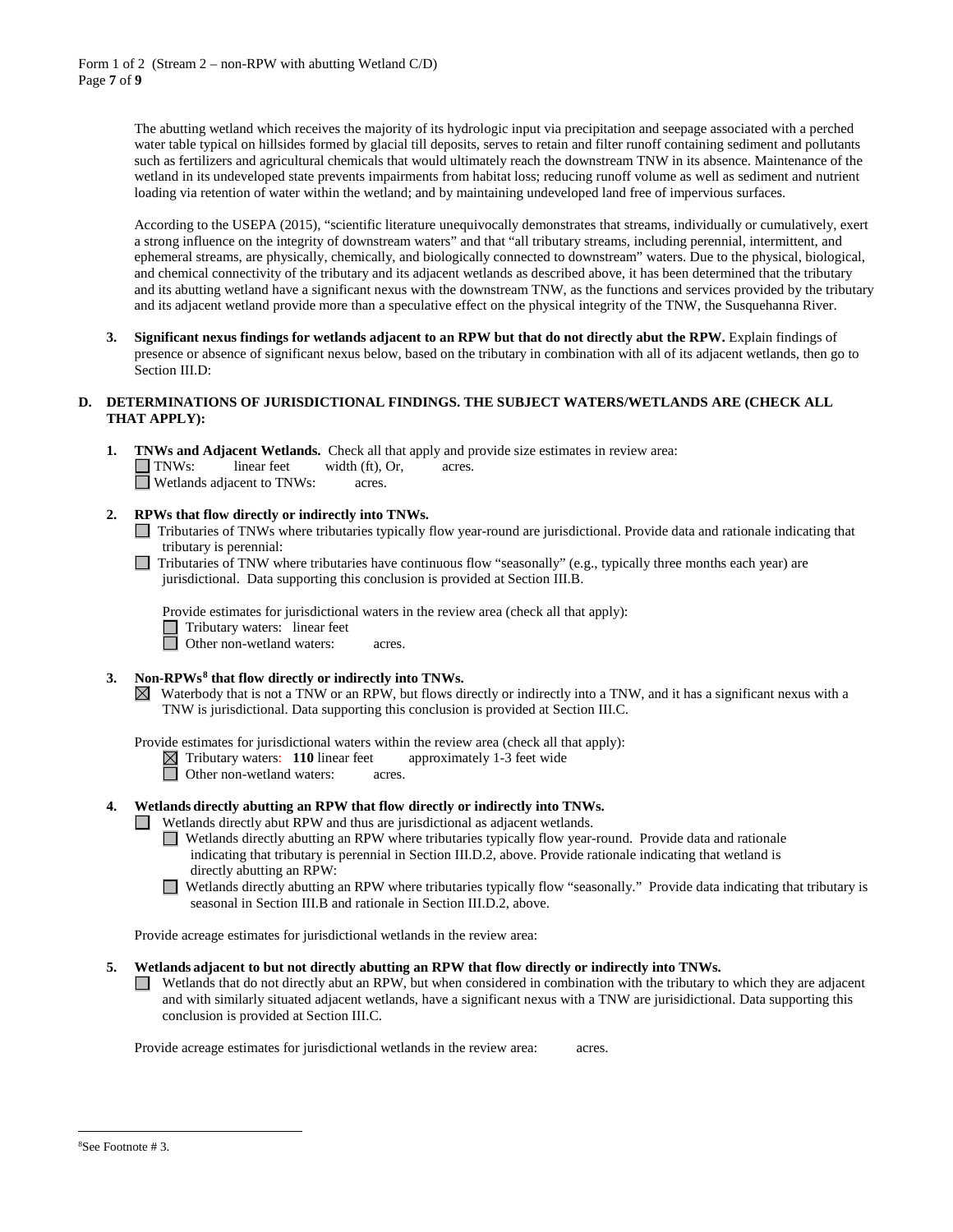Form 1 of 2 (Stream 2 – non-RPW with abutting Wetland C/D) Page **8** of **9**

# **6. Wetlands adjacent to non-RPWs that flow directly or indirectly into TNWs.**

 $\boxtimes$  Wetlands adjacent to such waters, and have when considered in combination with the tributary to which they are adjacent and with similarly situated adjacent wetlands, have a significant nexus with a TNW are jurisdictional. Data supporting this conclusion is provided at Section III.C.

Provide estimates for jurisdictional wetlands in the review area: **Approximately 1.84 acres**

# **7. Impoundments of jurisdictional waters. [9](#page-17-0)**

- As a general rule, the impoundment of a jurisdictional tributary remains jurisdictional.
- Demonstrate that impoundment was created from "waters of the U.S.," or
- Demonstrate that water meets the criteria for one of the categories presented above (1-6), or
- $\Box$ Demonstrate that water is isolated with a nexus to commerce (see E below).

## **E. ISOLATED [INTERSTATE OR INTRA-STATE] WATERS, INCLUDING ISOLATED WETLANDS, THE USE, DEGRADATION OR DESTRUCTION OF WHICH COULD AFFECT INTERSTATE COMMERCE, INCLUDING ANY SUCH WATERS (CHECK ALL THAT APPLY):[10](#page-17-1)**

- which are or could be used by interstate or foreign travelers for recreational or other purposes.
- from which fish or shellfish are or could be taken and sold in interstate or foreign commerce.
- which are or could be used for industrial purposes by industries in interstate commerce.
- Interstate isolated waters.Explain:
- Other factors.Explain:

# **Identify water body and summarize rationale supporting determination:** .

- Provide estimates for jurisdictional waters in the review area (check all that apply):
- Tributary waters: linear feet width (ft).
- П Other non-wetland waters: acres.
- Identify type(s) of waters:
- $\Box$  Wetlands: acres.

# **F. NON-JURISDICTIONAL WATERS, INCLUDING WETLANDS (CHECK ALL THAT APPLY):**

- $\Box$  If potential wetlands were assessed within the review area, these areas did not meet the criteria in the 1987 Corps of Engineers Wetland Delineation Manual and/or appropriate Regional Supplements.
- **Review area included isolated waters with no substantial nexus to interstate (or foreign) commerce.** 
	- **Prior to the Jan 2001 Supreme Court decision in "***SWANCC***," the review area would have been regulated based solely on the** "Migratory Bird Rule" (MBR).
	- Waters do not meet the "Significant Nexus" standard, where such a finding is required for jurisdiction. Explain:
	- Other: (explain, if not covered above):

Provide acreage estimates for non-jurisdictional waters in the review area, where the sole potential basis of jurisdiction is the MBR factors (i.e., presence of migratory birds, presence of endangered species, use of water for irrigated agriculture), using best professional judgment (check all that apply):

Non-wetland waters (i.e., rivers, streams): linear feet width (ft).

Lakes/ponds: acres.

- Other non-wetland waters: acres. List type of aquatic resource:
- Wetlands: acres.

Provide acreage estimates for non-jurisdictional waters in the review area that do not meet the "Significant Nexus" standard, where such a finding is required for jurisdiction (check all that apply):

Non-wetland waters (i.e., rivers, streams): linear feet, width (ft).

Lakes/ponds: acres.<br>Other non-wetland waters:

- acres. List type of aquatic resource:
- Wetlands: acres.

<span id="page-17-0"></span> <sup>9</sup> To complete the analysis refer to the key in Section III.D.6 of the Instructional Guidebook.

<span id="page-17-1"></span>**<sup>10</sup> Prior to asserting or declining CWA jurisdiction based solely on this category, Corps Districts will elevate the action to Corps and EPA HQ for review consistent with the process described in the Corps/EPA** *Memorandum Regarding CWA Act Jurisdiction Following Rapanos.*